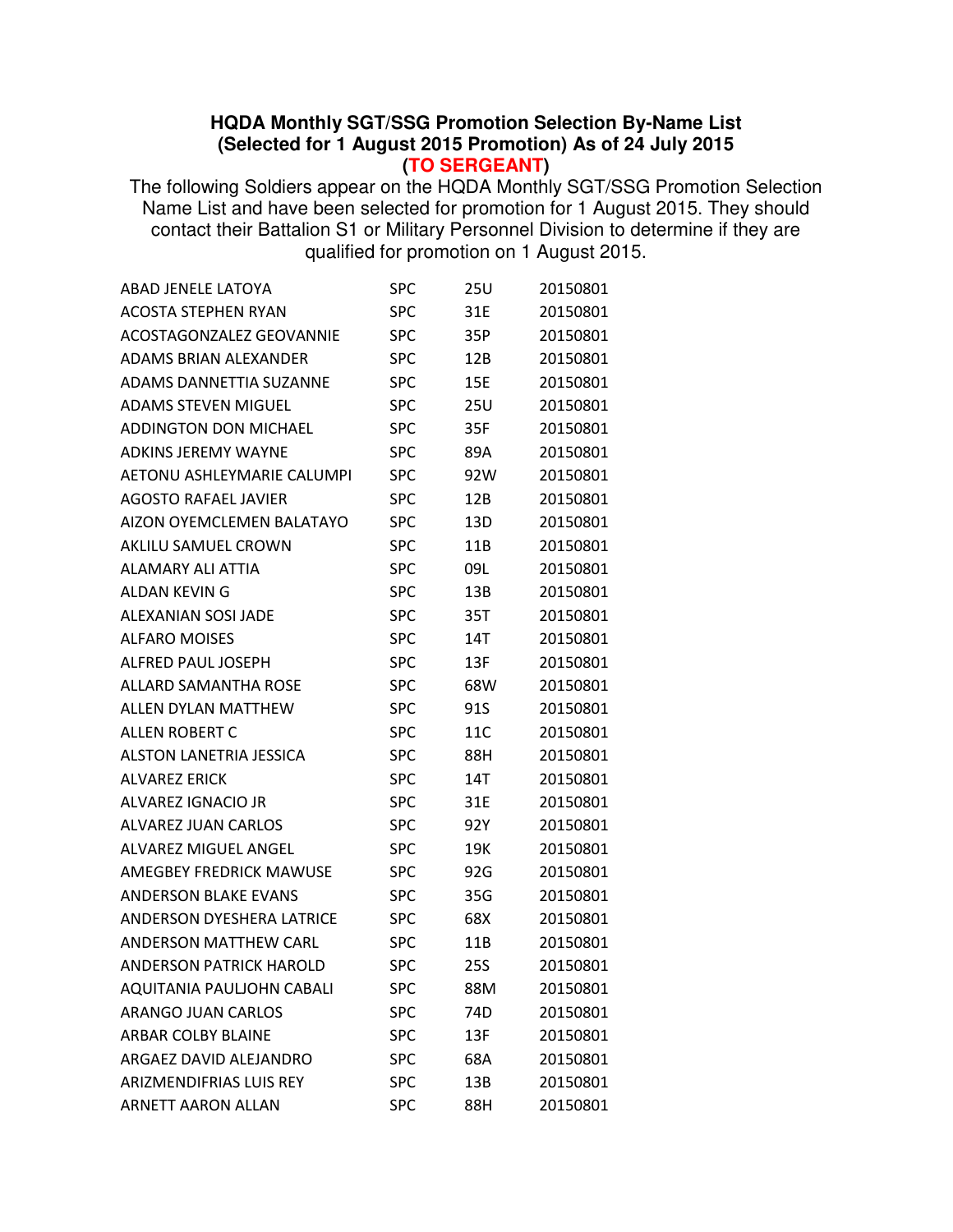| ARNOLD DWIGHT ADAM                 | SPC        | 11B        | 20150801 |
|------------------------------------|------------|------------|----------|
| <b>ASHBY STEVEN JR</b>             | <b>SPC</b> | 13D        | 20150801 |
| <b>ATWATER BRITTANY</b>            | SPC        | 92Y        | 20150801 |
| <b>AUWAERTER TRAVIS FREDERICK</b>  | <b>SPC</b> | 11B        | 20150801 |
| <b>AVILES ERIC JOSEPH</b>          | <b>SPC</b> | 15E        | 20150801 |
| AYALA MARCO ANTONIO                | <b>SPC</b> | <b>25S</b> | 20150801 |
| <b>BACH THADEOUS COLIN</b>         | SPC        | 68E        | 20150801 |
| <b>BAGBY EDDIE LYNN DESHAUN</b>    | SPC        | 25U        | 20150801 |
| <b>BAGGETT STUART KENT</b>         | <b>SPC</b> | 25P        | 20150801 |
| <b>BAHRYTSEVICH ALIAKSANDR</b>     | <b>SPC</b> | 15Y        | 20150801 |
| <b>BAILEY AARON DOUGLAS</b>        | <b>SPC</b> | 25P        | 20150801 |
| <b>BAILEY DOUGLAS LEE</b>          | <b>SPC</b> | 13B        | 20150801 |
| <b>BAILEY MADISON MAE</b>          | <b>SPC</b> | 15R        | 20150801 |
| <b>BAKER JORDAN CHRISTOPHER</b>    | <b>SPC</b> | 11B        | 20150801 |
| <b>BALDWIN JAMEL LASHAUN</b>       | <b>SPC</b> | 25U        | 20150801 |
| <b>BALL JOSHUA DAVID</b>           | <b>SPC</b> | 11B        | 20150801 |
| <b>BALLENGEE ROWDY EDWARD</b>      | <b>SPC</b> | 11B        | 20150801 |
| <b>BALLESTEROSBATISTA MANUEL A</b> | <b>SPC</b> | <b>25S</b> | 20150801 |
| <b>BALLINGER WILLIAM ALEX</b>      | <b>SPC</b> | 25B        | 20150801 |
| <b>BANNER JAMEL SAMUEL</b>         | <b>SPC</b> | 68S        | 20150801 |
| <b>BARBER BENJAMIN CLAYTON</b>     | <b>SPC</b> | 11B        | 20150801 |
| <b>BARKER DEVIN JAMES</b>          | <b>SPC</b> | 19K        | 20150801 |
| <b>BARRAGAN STEVEN</b>             | SPC        | 94D        | 20150801 |
| <b>BARRON JOSHUA EARL</b>          | SPC        | 11C        | 20150801 |
| <b>BARTLING TYLER JAMES</b>        | <b>SPC</b> | 11B        | 20150801 |
| <b>BEACOM MATTHEW THOMAS</b>       | <b>SPC</b> | 11B        | 20150801 |
| <b>BEGNAUD COLLIN WAYNE</b>        | <b>SPC</b> | 11B        | 20150801 |
| <b>BELCHER ANDREW BERNARD</b>      | <b>SPC</b> | 92Y        | 20150801 |
| <b>BENENATI MATTHEW SCOTT</b>      | <b>SPC</b> | 15W        | 20150801 |
| <b>BENNETT CAMERON LEE</b>         | <b>SPC</b> | 15Y        | 20150801 |
| <b>BENTON ASHLEY MICHAEL</b>       | SPC        | 15R        | 20150801 |
| BERNARDEZ JOSEPH WILLIAM           | <b>SPC</b> | 35T        | 20150801 |
| <b>BERON JOSHUA TAYLOR</b>         | <b>SPC</b> | 13F        | 20150801 |
| <b>BERRY STEPHEN RAY</b>           | SPC        | 25S        | 20150801 |
| <b>BESTAFKA RICHARD PAUL</b>       | <b>SPC</b> | 11B        | 20150801 |
| <b>BISHOP JARRED SCOTT</b>         | <b>SPC</b> | 19D        | 20150801 |
| <b>BISHOP PERRY EUGENE</b>         | <b>SPC</b> | 15Y        | 20150801 |
| <b>BIWOTT ENOCK KIPKEMOI</b>       | <b>SPC</b> | 91A        | 20150801 |
| <b>BLACK JOSEPH LFF ANDREW</b>     | <b>SPC</b> | 89A        | 20150801 |
| <b>BLACKMAN JAMES TIMOTHY JR</b>   | <b>SPC</b> | 91B        | 20150801 |
| <b>BLACKSTOCK DEVONTE LAQUAN</b>   | <b>SPC</b> | 92R        | 20150801 |
| <b>BLANCO SERGIO ROCKY</b>         | SPC        | 12B        | 20150801 |
| BLOUNT CAVAZIE DANJELO ANJE        | <b>SPC</b> | 25U        | 20150801 |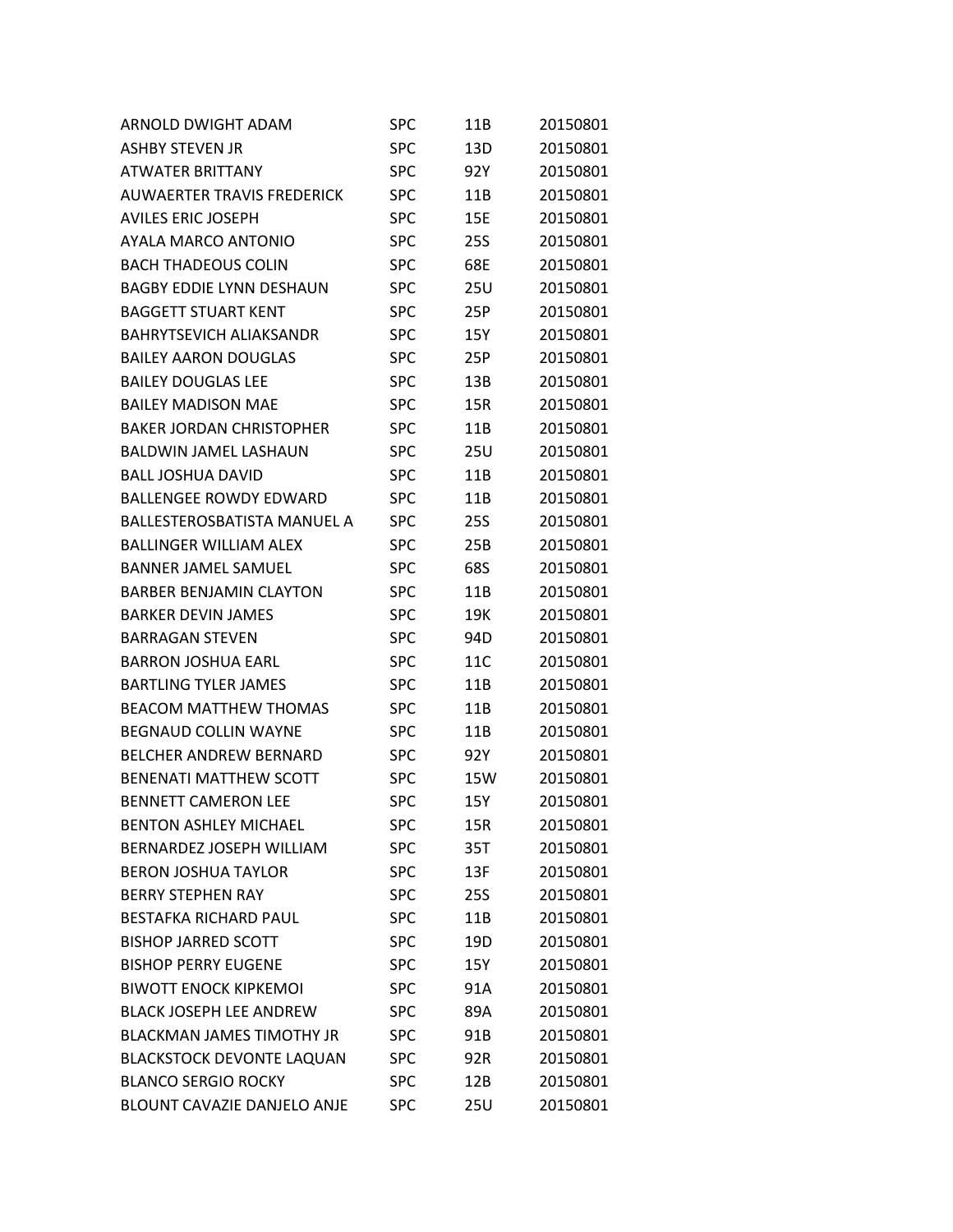| BOBBE JACOB DONOVAN               | SPC        | 13B | 20150801 |
|-----------------------------------|------------|-----|----------|
| <b>BOGERT MONDRIAN</b>            | <b>SPC</b> | 11B | 20150801 |
| <b>BOLAND CHRISTOPHER ALAN</b>    | <b>SPC</b> | 92R | 20150801 |
| <b>BONANNO NICHOLAS ADAM</b>      | <b>SPC</b> | 12B | 20150801 |
| <b>BOND ALANZO DWAYNE</b>         | <b>SPC</b> | 14H | 20150801 |
| <b>BORDEAUX ERICA TIERRA</b>      | <b>SPC</b> | 92G | 20150801 |
| <b>BORDEN MELVIN LEWIS JR</b>     | <b>SPC</b> | 91E | 20150801 |
| <b>BORGMANN TYLER ARIK</b>        | SPC        | 15Y | 20150801 |
| <b>BORN SCOTT LEE</b>             | <b>SPC</b> | 31K | 20150801 |
| <b>BOSEMAN DONTAY</b>             | <b>SPC</b> | 68K | 20150801 |
| <b>BOSWORTH BRIANNA RENEE</b>     | <b>SPC</b> | 91B | 20150801 |
| <b>BOUNDS STEVEN ANTHONY</b>      | <b>SPC</b> | 92R | 20150801 |
| BOWLEY JORDAN DANA                | <b>SPC</b> | 11B | 20150801 |
| <b>BOYKINS DEREK JAVON</b>        | <b>SPC</b> | 11B | 20150801 |
| <b>BRADSHAW SHIANNE LYNNE</b>     | <b>SPC</b> | 88N | 20150801 |
| <b>BRADY ERIC TODD JR</b>         | SPC        | 25Q | 20150801 |
| <b>BRAGG NICKOLAS DILLONREID</b>  | <b>SPC</b> | 13B | 20150801 |
| <b>BRITTO STEFFAN PATRICK</b>     | <b>SPC</b> | 68D | 20150801 |
| <b>BRODBECK KYLE JOSEPH</b>       | SPC        | 11B | 20150801 |
| <b>BROUHARD DUSTIN ROBERT</b>     | <b>SPC</b> | 91A | 20150801 |
| <b>BROWN ERIC DAVID</b>           | <b>SPC</b> | 35S | 20150801 |
| <b>BROWN JEREMY ALLEN</b>         | <b>SPC</b> | 92F | 20150801 |
| <b>BRUMMETT DAVID RYAN</b>        | <b>SPC</b> | 13F | 20150801 |
| <b>BRYANT DANIEL LEWIS</b>        | <b>SPC</b> | 15R | 20150801 |
| <b>BRYSON VINCENT ANDREW JR</b>   | <b>SPC</b> | 12B | 20150801 |
| <b>BUCHANAN ANTHONY CHAS</b>      | <b>SPC</b> | 11B | 20150801 |
| <b>BULLARD MELVIN NEAPOLEON</b>   | <b>SPC</b> | 92R | 20150801 |
| <b>BULLOCK TRENT MARQUEZ</b>      | SPC        | 68S | 20150801 |
| <b>BURDEN COREY GENE</b>          | <b>SPC</b> | 11B | 20150801 |
| <b>BURGI JOSEPH LOUIS</b>         | SPC        | 13B | 20150801 |
| <b>BURGOS GUILLERMO</b>           | SPC        | 92Y | 20150801 |
| <b>BURKE SEAN MICHAEL</b>         | <b>SPC</b> | 25U | 20150801 |
| <b>BURKHALTER DUSTIN CECIL</b>    | <b>SPC</b> | 89D | 20150801 |
| <b>BURLEY TANESHIA MICHELLE</b>   | <b>SPC</b> | 27D | 20150801 |
| <b>BURNETT BRIAN DANIEL</b>       | <b>SPC</b> | 35P | 20150801 |
| <b>BURZESI KEVIN JOSEPH</b>       | <b>SPC</b> | 19K | 20150801 |
| <b>BUSSIERE ROBERT CAMILLE JR</b> | <b>SPC</b> | 11B | 20150801 |
| <b>BYRD DEFONTA GARCIA</b>        | <b>SPC</b> | 92G | 20150801 |
| <b>BYRNE JORDAN MICHAEL</b>       | <b>SPC</b> | 11B | 20150801 |
| <b>CAIN CORBIN CEBRIN</b>         | <b>SPC</b> | 25Q | 20150801 |
| <b>CAINES CHRISTA CIANA</b>       | <b>SPC</b> | 27D | 20150801 |
| <b>CALLENDER MADISON ELAINE</b>   | <b>SPC</b> | 14H | 20150801 |
| CAMACHO ALEX ENRIQUE JR           | <b>SPC</b> | 11B | 20150801 |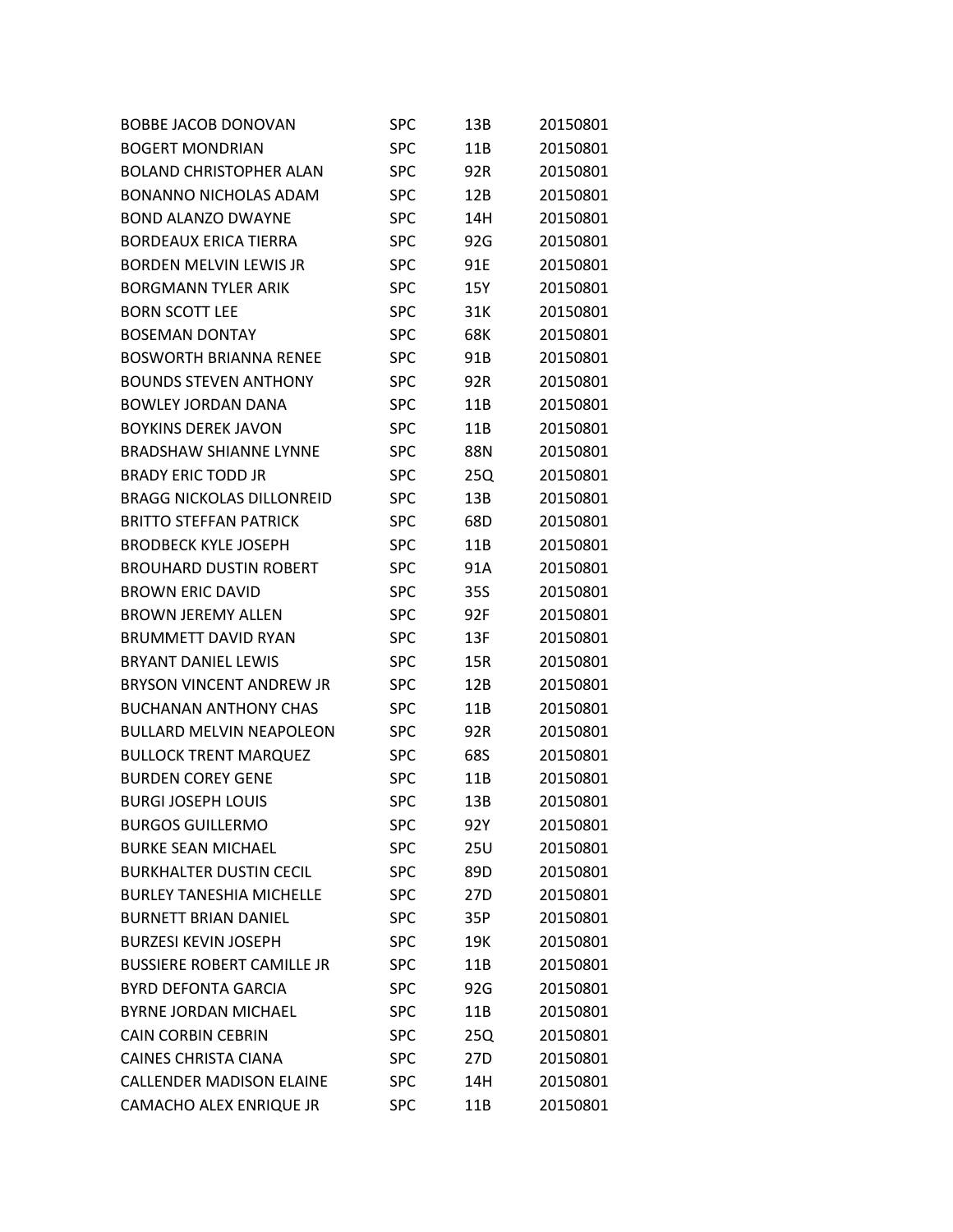| CAMACHO JAIME JOSEPH CRUZ          | SPC        | 11B | 20150801 |
|------------------------------------|------------|-----|----------|
| CAMPBELL EDWARD RAY                | <b>SPC</b> | 68W | 20150801 |
| <b>CAMPOS ERWIN</b>                | <b>SPC</b> | 88M | 20150801 |
| <b>CAPF CORY DFAN</b>              | <b>SPC</b> | 25U | 20150801 |
| <b>CARDENAS ISAC ROJELIO</b>       | <b>SPC</b> | 15W | 20150801 |
| <b>CARLISLE ANTHONY LAMAR</b>      | <b>SPC</b> | 13F | 20150801 |
| <b>CARR MICHAEL D</b>              | <b>SPC</b> | 91A | 20150801 |
| <b>CARRILLO MARCOS FERMIN</b>      | <b>SPC</b> | 92R | 20150801 |
| CARROW DENNIS MICHAEL              | <b>SPC</b> | 13D | 20150801 |
| <b>CARTER AUSTIN RAY</b>           | <b>SPC</b> | 13B | 20150801 |
| <b>CARTER EMILY DENISE</b>         | <b>SPC</b> | 92Y | 20150801 |
| <b>CARTER PATRICK ALLEN</b>        | <b>SPC</b> | 11B | 20150801 |
| CARTWRIGHT RYAN PAUL               | <b>SPC</b> | 13B | 20150801 |
| <b>CASILLAS RICHARD GREGORY</b>    | <b>SPC</b> | 11B | 20150801 |
| <b>CASSFORD MATTHEW JOHN</b>       | <b>SPC</b> | 13B | 20150801 |
| CASSITTY JOANN KATHERINE           | <b>SPC</b> | 31B | 20150801 |
| <b>CASSITY SCOTT ALLEN</b>         | <b>SPC</b> | 19K | 20150801 |
| <b>CASTAGNA PHILLIP III</b>        | <b>SPC</b> | 35M | 20150801 |
| CASTLFMAN MATTHFW FUGFNF           | <b>SPC</b> | 25S | 20150801 |
| <b>CAVAZOS MARCELA</b>             | <b>SPC</b> | 68X | 20150801 |
| CAVE AARON MICHAEL                 | <b>SPC</b> | 11B | 20150801 |
| <b>CERON LEOPOLDO</b>              | <b>SPC</b> | 68K | 20150801 |
| <b>CHAISSON ANDREW MICHAEL</b>     | <b>SPC</b> | 15Y | 20150801 |
| <b>CHAPMAN MOLLY ELIZABETH</b>     | <b>SPC</b> | 25S | 20150801 |
| <b>CHARLES VERNON JAMAL</b>        | <b>SPC</b> | 25P | 20150801 |
| <b>CHAVEZ JESSE M</b>              | <b>SPC</b> | 11B | 20150801 |
| CHEATWOOD ANTHONY DARNELL          | <b>SPC</b> | 14T | 20150801 |
| CHI EDWARD WEIHUA                  | <b>SPC</b> | 35T | 20150801 |
| CHICK JASON ALAN                   | <b>SPC</b> | 15W | 20150801 |
| <b>CHOI NATHAN YOUNGHOON</b>       | <b>SPC</b> | 15Y | 20150801 |
| <b>CHOUINARD SAMUEL PETER</b>      | <b>SPC</b> | 88M | 20150801 |
| <b>CHRISTENSEN MICHAEL EUGENE</b>  | <b>SPC</b> | 91A | 20150801 |
| <b>CHRISTMAN DINA LEE</b>          | <b>SPC</b> | 35M | 20150801 |
| <b>CHUISANO MARK ROBERT</b>        | <b>SPC</b> | 11B | 20150801 |
| <b>CHURCH SYDNEY ELIZABETH</b>     | <b>SPC</b> | 35P | 20150801 |
| CHVALA ZACHARY MICHAEL             | <b>SPC</b> | 11B | 20150801 |
| <b>CISSELL MICHAEL JEFFREY</b>     | <b>SPC</b> | 15R | 20150801 |
| <b>CLARK CONOR WILLIAM</b>         | <b>SPC</b> | 11B | 20150801 |
| <b>CLARK GREGORY KYLE</b>          | <b>SPC</b> | 14G | 20150801 |
| <b>CLARK THOMAS WINTHROP</b>       | <b>SPC</b> | 89D | 20150801 |
| <b>CLASEN TYLER JAMES</b>          | <b>SPC</b> | 91B | 20150801 |
| <b>CLEMENTS STEPHANIE DANIELLE</b> | <b>SPC</b> | 14E | 20150801 |
| <b>CLOUGH PHILLIP ANDREW</b>       | <b>SPC</b> | 11B | 20150801 |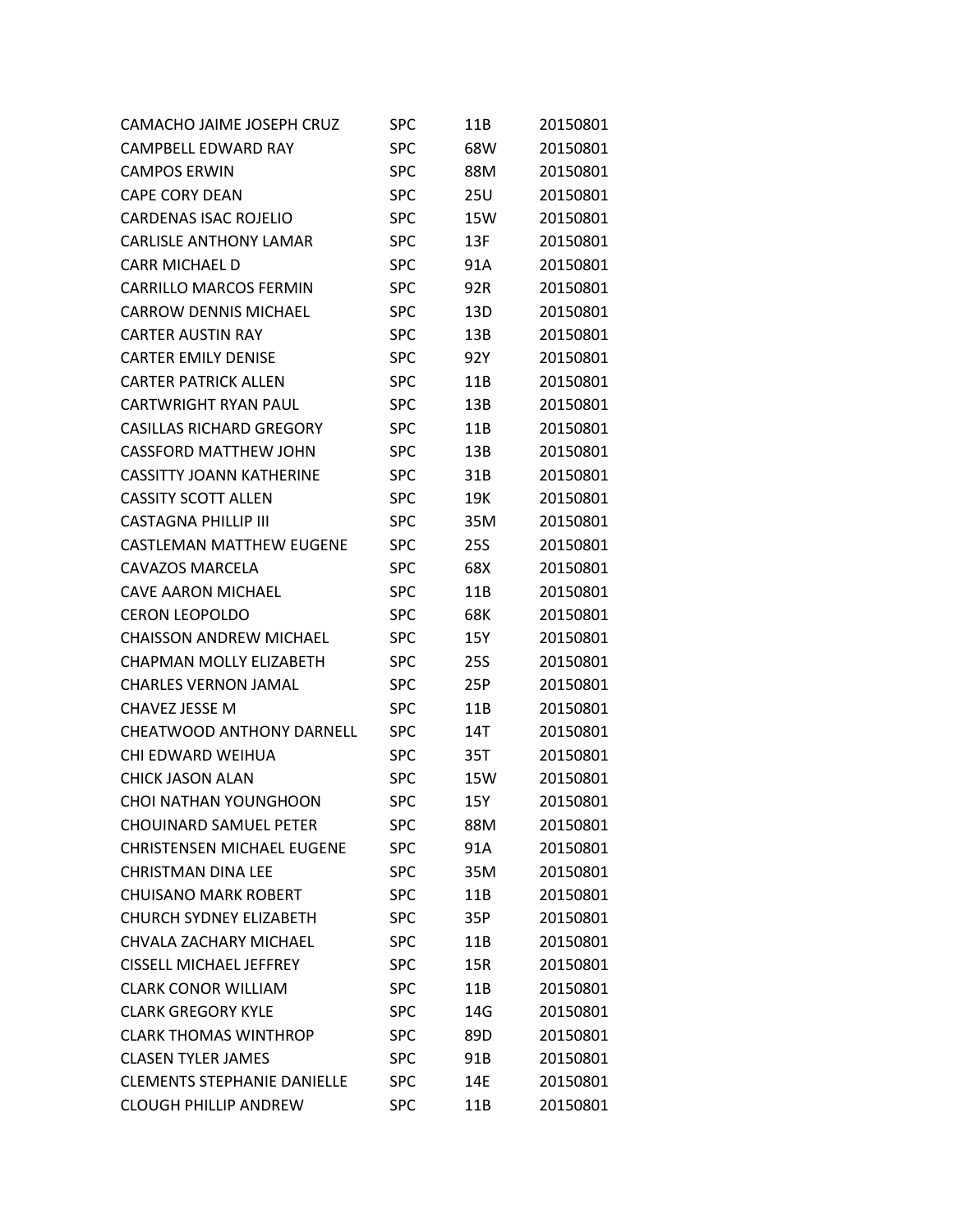| <b>CODAY RODERICK JOHN</b>         | <b>SPC</b> | 11B | 20150801 |
|------------------------------------|------------|-----|----------|
| <b>COLE DAVID WAYNE JR</b>         | <b>SPC</b> | 25U | 20150801 |
| <b>COLONRIVERA CHRISTIAN MIGUE</b> | <b>SPC</b> | 14H | 20150801 |
| <b>COMPEAN DAVID</b>               | <b>SPC</b> | 25S | 20150801 |
| <b>CONKLIN KEVIN STEVEN</b>        | <b>SPC</b> | 11B | 20150801 |
| CONOVER CALVIN MICHAEL             | <b>SPC</b> | 25U | 20150801 |
| <b>CONWAY BRANDON MICHAEL</b>      | <b>SPC</b> | 13B | 20150801 |
| <b>COOK BRADY JOHN</b>             | <b>SPC</b> | 11B | 20150801 |
| <b>COOLIDGE JACOB SCOTT</b>        | <b>SPC</b> | 11B | 20150801 |
| <b>COOPER ONEIL AUGUSTUS</b>       | <b>SPC</b> | 12B | 20150801 |
| COTTINGHAM NICHOLAS BRYANT         | <b>SPC</b> | 13B | 20150801 |
| <b>COVEY ZACHARY TAYLOR</b>        | <b>SPC</b> | 11B | 20150801 |
| COVINGTON MICHAEL CHRISTOPH        | <b>SPC</b> | 25U | 20150801 |
| <b>CRABTREE TYLER ERIC</b>         | <b>SPC</b> | 88N | 20150801 |
| <b>CRANS TREVOR JAMES</b>          | <b>SPC</b> | 25P | 20150801 |
| <b>CRAWFORD JOHN GILBERT</b>       | <b>SPC</b> | 15R | 20150801 |
| <b>CRENNAN THOMAS JOSEPH JR</b>    | <b>SPC</b> | 15T | 20150801 |
| <b>CROCKETT TERRANCE LAVON JR</b>  | <b>SPC</b> | 25U | 20150801 |
| <b>CULLMER JUSTIN MICHAEL</b>      | <b>SPC</b> | 11B | 20150801 |
| <b>CUMMINGS DYLAN WAYNE</b>        | <b>SPC</b> | 13F | 20150801 |
| CZACHOWSKI JOSEPH ZACHARY          | <b>SPC</b> | 12N | 20150801 |
| DANIEL JOSHUA LAMAR                | <b>SPC</b> | 92F | 20150801 |
| <b>DANIEL KEVIN ALLEN</b>          | <b>SPC</b> | 15R | 20150801 |
| DANIELS DELVIN DAWAYNE             | <b>SPC</b> | 91H | 20150801 |
| DANIELS DYLAN RUSSELL              | <b>SPC</b> | 13B | 20150801 |
| DANZIE CORTEZ LAMAR                | <b>SPC</b> | 13B | 20150801 |
| DARLING TRAVIS MICHAFL             | <b>SPC</b> | 25U | 20150801 |
| <b>DARROW JOSHUA DANIEL</b>        | <b>SPC</b> | 91A | 20150801 |
| DASILVA CRISTIAN ALBERTO           | <b>SPC</b> | 15R | 20150801 |
| DAVENPORT YESHUA ANASTACIA         | <b>SPC</b> | 89A | 20150801 |
| <b>DAVIS JEROME LAURENTIUS</b>     | <b>SPC</b> | 11B | 20150801 |
| <b>DAWS COREY HAYDEN</b>           | <b>SPC</b> | 13F | 20150801 |
| <b>DAWSON DARREN MARSHALL</b>      | <b>SPC</b> | 91A | 20150801 |
| DEAL ALEXANDER MICHAEL             | <b>SPC</b> | 11B | 20150801 |
| DEBOARD TANNER JEFFERY             | <b>SPC</b> | 12B | 20150801 |
| <b>DECIANTIS PAUL JONATHAN</b>     | <b>SPC</b> | 35T | 20150801 |
| <b>DELACRUZ HUGH BRYAN</b>         | <b>SPC</b> | 14T | 20150801 |
| <b>DELANEY KEVIN JAMES</b>         | <b>SPC</b> | 14T | 20150801 |
| <b>DELGADO RICHARD JESUS</b>       | <b>SPC</b> | 36B | 20150801 |
| DELUNA ISMAEL CHRISTOPHER J        | <b>SPC</b> | 13B | 20150801 |
| DEMERY JAMES SAMUEL                | <b>SPC</b> | 13F | 20150801 |
| DEMMONS JOHNATHAN MICHAEL          | <b>SPC</b> | 19K | 20150801 |
| DENEKE MEMEKIYAYE LEMMA            | <b>SPC</b> | 25U | 20150801 |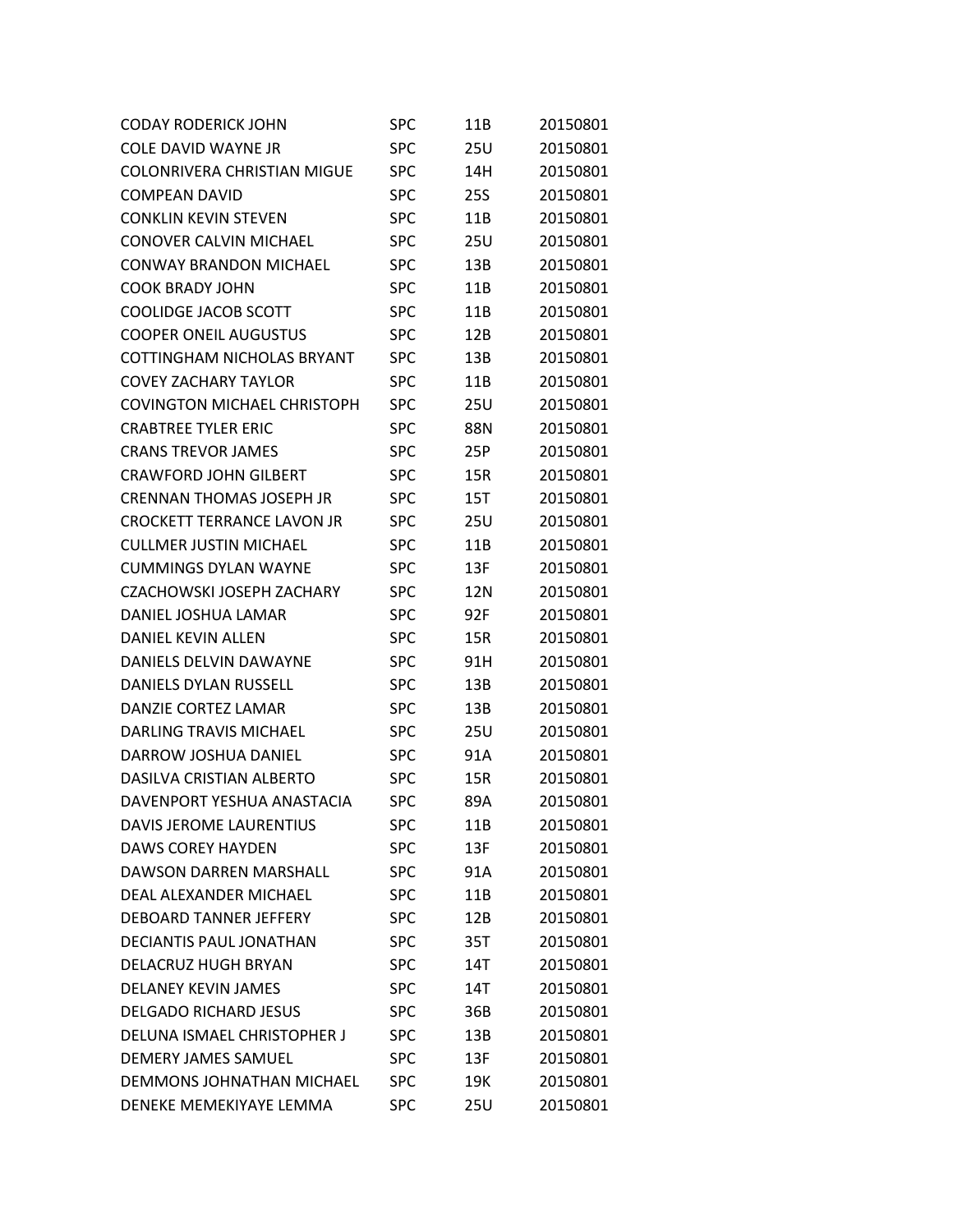| <b>DERRICK DEVIN DAKOTA</b>        | SPC        | 13F | 20150801 |
|------------------------------------|------------|-----|----------|
| <b>DEVALERIO KYLE JAMES</b>        | <b>SPC</b> | 68X | 20150801 |
| DEVENEY ALEXANDER MICHAEL          | <b>SPC</b> | 89D | 20150801 |
| <b>DIEDRICH BENJAMIN ROY</b>       | <b>SPC</b> | 35T | 20150801 |
| DIEGEL SETH CHRISTIAN              | <b>SPC</b> | 25B | 20150801 |
| DIEGUEZHERNANDEZ CARLOS AND        | <b>SPC</b> | 12N | 20150801 |
| <b>DIOP MELIKA</b>                 | <b>SPC</b> | 92G | 20150801 |
| <b>DIZON RORY PINEDA</b>           | <b>SPC</b> | 92F | 20150801 |
| DOLLICH ZACHARY DACE               | <b>SPC</b> | 35M | 20150801 |
| DOMINGUEZ DIANA LINDA              | <b>SPC</b> | 74D | 20150801 |
| <b>DONATO JONATHAN</b>             | <b>SPC</b> | 19K | 20150801 |
| DONERANTHONY AUSTIN DRAKE          | <b>SPC</b> | 11B | 20150801 |
| DONOHUE MACKENZIE J                | <b>SPC</b> | 11B | 20150801 |
| <b>DORAN ROBERT JACOB</b>          | <b>SPC</b> | 31B | 20150801 |
| DORMER RICHARD JOHN                | <b>SPC</b> | 11B | 20150801 |
| <b>DOUCET ELVIN JERRELL</b>        | <b>SPC</b> | 25Q | 20150801 |
| <b>DOUGLAS MARIAH</b>              | <b>SPC</b> | 74D | 20150801 |
| <b>DRISCOLL JEREMIAH ALAN</b>      | <b>SPC</b> | 13B | 20150801 |
| <b>DULMAINE TATIANA YVETTE</b>     | <b>SPC</b> | 15R | 20150801 |
| DUMANGCAS DEXIER REYES REYE        | <b>SPC</b> | 91A | 20150801 |
| <b>DUNHAM TYLER DOUGLAS</b>        | <b>SPC</b> | 11B | 20150801 |
| <b>DURAN GEORGE</b>                | <b>SPC</b> | 13B | 20150801 |
| DURAN LESTER YOANDY                | <b>SPC</b> | 11B | 20150801 |
| DUVAL ANDREW JAMES                 | <b>SPC</b> | 88M | 20150801 |
| <b>DYER STEVEN PATRICK</b>         | <b>SPC</b> | 15W | 20150801 |
| <b>EASTHAM LEE ANTHONY</b>         | <b>SPC</b> | 25U | 20150801 |
| ECHEVARRIA ORLANDO JR              | <b>SPC</b> | 15Y | 20150801 |
| <b>EDWARDS ROBERT LEON JR</b>      | <b>SPC</b> | 25L | 20150801 |
| <b>ELLIS DREW TYLER</b>            | <b>SPC</b> | 13B | 20150801 |
| <b>ELLIS JACOB JOSEPH</b>          | <b>SPC</b> | 13B | 20150801 |
| <b>ELLIS JAMES RYAN</b>            | <b>SPC</b> | 25P | 20150801 |
| <b>EMERY NATHAN ALLEN</b>          | <b>SPC</b> | 92W | 20150801 |
| <b>EMORY BILLY RAY JR</b>          | <b>SPC</b> | 12D | 20150801 |
| <b>ENGELKEN ROSS AARON</b>         | <b>SPC</b> | 25U | 20150801 |
| <b>ENGLAND ROBERT BRADLEY DAVI</b> | <b>SPC</b> | 25P | 20150801 |
| <b>ENGLAND RUSSELL JAMES</b>       | <b>SPC</b> | 25S | 20150801 |
| <b>ENOCHS SEAN PATRICK</b>         | <b>SPC</b> | 19K | 20150801 |
| <b>ENRIQUEZ SHANDALEE SHANICE</b>  | <b>SPC</b> | 92G | 20150801 |
| <b>ERAULA CARLOS BORLONGAN</b>     | <b>SPC</b> | 13F | 20150801 |
| <b>ERNEY JOSHUA SCOTT</b>          | <b>SPC</b> | 11B | 20150801 |
| ERWIN JOSEPH WILLIAM               | <b>SPC</b> | 13B | 20150801 |
| ESCALANTE WALTER ENRIQUE JR        | <b>SPC</b> | 13M | 20150801 |
| ESPINOSAALFONSO LEOSVEL            | <b>SPC</b> | 88M | 20150801 |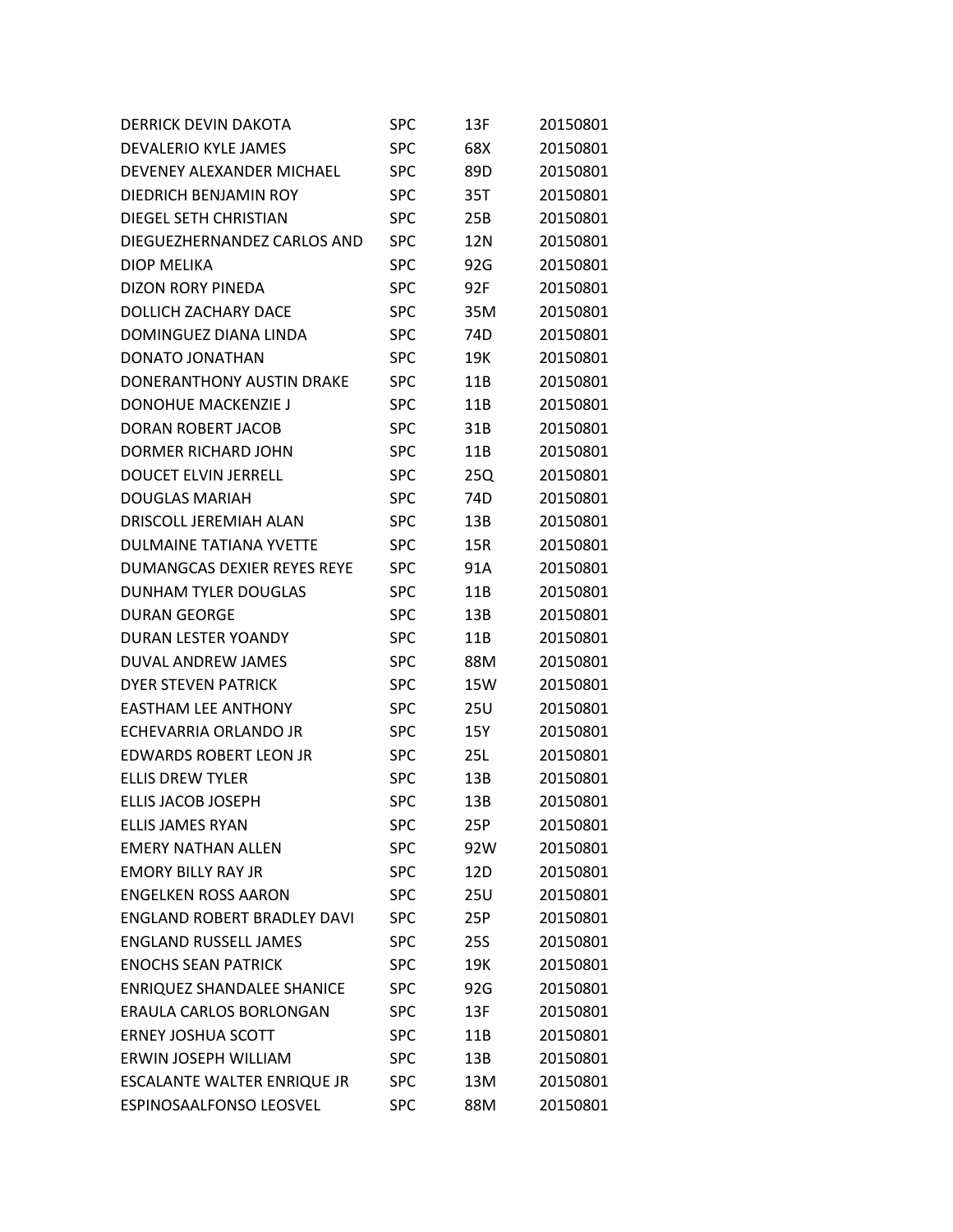| <b>ESTES DANIEL BENJAMIN</b>       | SPC        | 42R        | 20150801 |
|------------------------------------|------------|------------|----------|
| ETHEREDGE RASHEEDA TARAE           | SPC        | 92G        | 20150801 |
| <b>EUBANKS KEVIN JOHN</b>          | <b>SPC</b> | 31B        | 20150801 |
| <b>EUBANKS SEAN TYSON</b>          | <b>SPC</b> | 11B        | 20150801 |
| <b>EVANS BLAKE EDWARD</b>          | <b>SPC</b> | 14G        | 20150801 |
| <b>EVANS JAKOB PATRICK</b>         | <b>SPC</b> | 19K        | 20150801 |
| <b>FARAON JOHN MARK PASCUAL</b>    | <b>SPC</b> | 88H        | 20150801 |
| <b>FARRINGTON KEVIN MAURICE II</b> | <b>SPC</b> | 25S        | 20150801 |
| <b>FARRIS ZACHARY EDWARD</b>       | <b>SPC</b> | 13B        | 20150801 |
| <b>FATKHUTDINOV STANISLAV</b>      | <b>SPC</b> | 35P        | 20150801 |
| <b>FAUSTIN DONALD LOUIS JR</b>     | <b>SPC</b> | 68P        | 20150801 |
| FELIXURREA GLADIS ELENA            | <b>SPC</b> | 94R        | 20150801 |
| <b>FERGUSON JOCELYN CAMILLAH</b>   | <b>SPC</b> | 88M        | 20150801 |
| <b>FERNANDES DAVID GEORGE</b>      | <b>SPC</b> | 13B        | 20150801 |
| <b>FLFMING BRENT DANIFL</b>        | <b>SPC</b> | 13F        | 20150801 |
| <b>FLETCHER KYLE CHRISTOPHER</b>   | <b>SPC</b> | 92R        | 20150801 |
| <b>FLORES EDDER SAUL</b>           | <b>SPC</b> | 15R        | 20150801 |
| <b>FONTENOT CHRISTOPHER BRANDO</b> | <b>SPC</b> | 37F        | 20150801 |
| <b>FORBES CHRISTIAN HAROLD</b>     | <b>SPC</b> | 15W        | 20150801 |
| <b>FORD JOHN LESLIE</b>            | <b>SPC</b> | 15Q        | 20150801 |
| <b>FORESTER TARA ANN</b>           | <b>SPC</b> | 13M        | 20150801 |
| <b>FORSYTH CHRISTOPHER ALLEN</b>   | <b>SPC</b> | 25U        | 20150801 |
| <b>FOUNTAIN PARRISH JERRELL</b>    | <b>SPC</b> | 88M        | 20150801 |
| <b>FOURTUNIA ANDREW GIOSTRI</b>    | <b>SPC</b> | 15U        | 20150801 |
| <b>FRANCIS TERRELL IKIM</b>        | <b>SPC</b> | 25L        | 20150801 |
| <b>FRANKLIN BRANDON LEE</b>        | <b>SPC</b> | 19K        | 20150801 |
| <b>FRASFR JAUNFLL SHANNAF</b>      | SPC        | <b>25U</b> | 20150801 |
| <b>FRENCH DALTON KAYLON</b>        | SPC        | 11B        | 20150801 |
| <b>FRICKE DANIEL TAYLOR II</b>     | <b>SPC</b> | 11B        | 20150801 |
| <b>FUENTES NATHANIEL</b>           | <b>SPC</b> | 91L        | 20150801 |
| FULCHER DOUGLAS EUGENE JR          | SPC        | 13B        | 20150801 |
| <b>FULTZ JOSHUA MICHAEL</b>        | <b>SPC</b> | 13B        | 20150801 |
| <b>FUNDERBURK TITUS ARTEMMUS</b>   | <b>SPC</b> | 13B        | 20150801 |
| <b>GADSON CLAYTON</b>              | <b>SPC</b> | 14G        | 20150801 |
| <b>GAINER CHARLES EDWARD JR</b>    | <b>SPC</b> | 13B        | 20150801 |
| <b>GAINES MATTHEW STEVEN</b>       | <b>SPC</b> | 68K        | 20150801 |
| <b>GALE KYLE TAYLOR</b>            | <b>SPC</b> | 19K        | 20150801 |
| <b>GALLARDO AARON ENRIQUE</b>      | <b>SPC</b> | 68P        | 20150801 |
| <b>GALMICHE ROBERT FRANK III</b>   | <b>SPC</b> | 25U        | 20150801 |
| <b>GAMBOA ANDREW JOHN</b>          | <b>SPC</b> | 11B        | 20150801 |
| <b>GAMBOA CANDY ZOILA</b>          | <b>SPC</b> | 92Y        | 20150801 |
| <b>GARCIA DALTON COLE</b>          | <b>SPC</b> | 11B        | 20150801 |
| <b>GARCIA FRANCISCO JR</b>         | <b>SPC</b> | 25B        | 20150801 |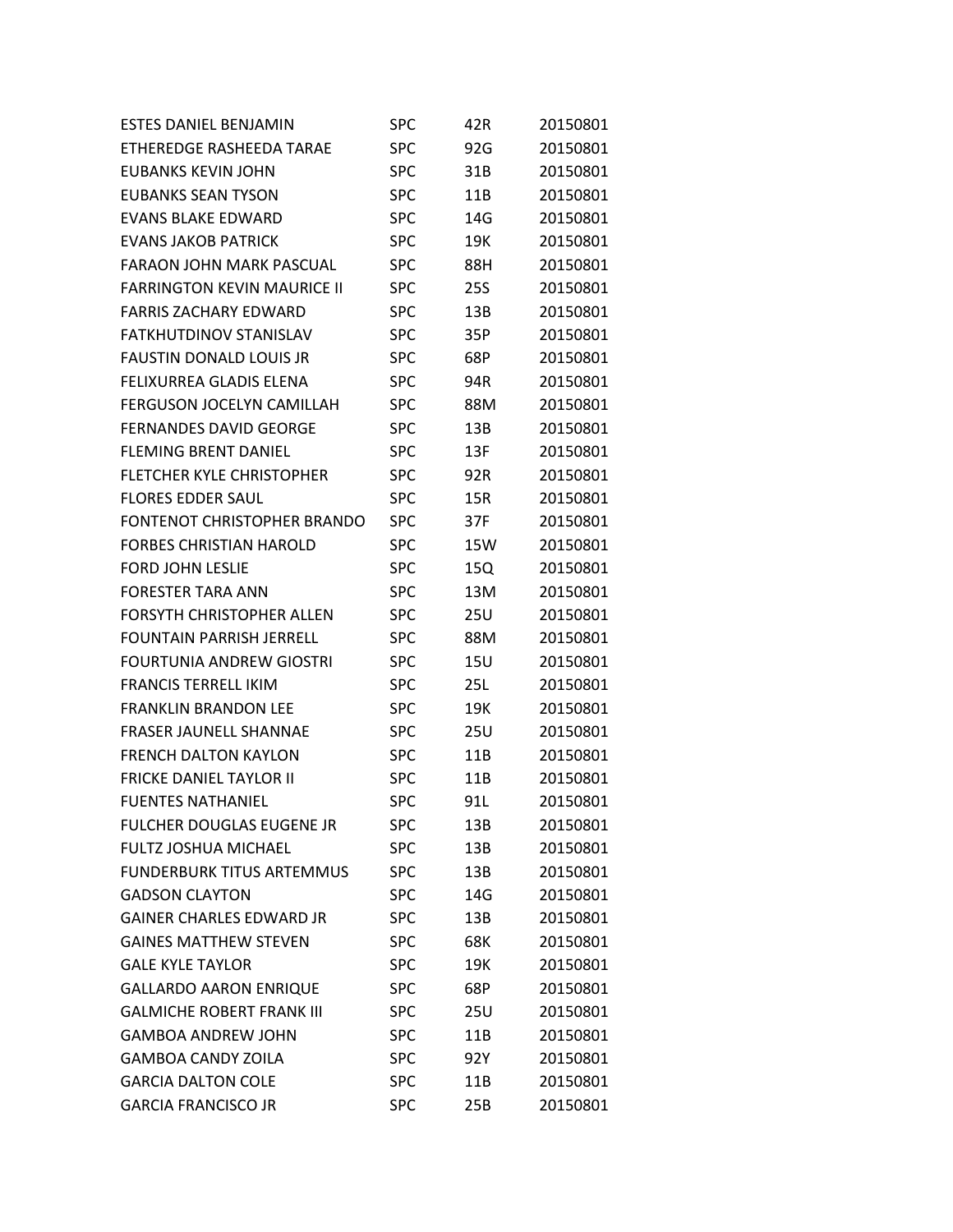| <b>GARCIA JAIME JR</b>             | SPC        | 92Y        | 20150801 |
|------------------------------------|------------|------------|----------|
| <b>GARRISON KAYLA DEAN</b>         | <b>SPC</b> | 88M        | 20150801 |
| <b>GARTNER MICHAEL ANDREW</b>      | <b>SPC</b> | 92G        | 20150801 |
| <b>GAVLICK KYLE JOSEPH</b>         | <b>SPC</b> | 15R        | 20150801 |
| <b>GERMAIN STEFANPASCAL L</b>      | <b>SPC</b> | 88M        | 20150801 |
| <b>GIBSON TERRENCE ERIC</b>        | <b>SPC</b> | <b>25S</b> | 20150801 |
| <b>GILBRECH KEVIN ANTHONY</b>      | <b>SPC</b> | 11B        | 20150801 |
| <b>GILLET AUSTIN CONNOR</b>        | SPC        | 14E        | 20150801 |
| GILLIAM MICHAFL FDWARD IR          | <b>SPC</b> | 25Q        | 20150801 |
| <b>GILLIE GARRETT ANDREW</b>       | <b>SPC</b> | 15R        | 20150801 |
| <b>GIROUX SCOTT DONOVAN</b>        | <b>SPC</b> | 25Q        | 20150801 |
| <b>GITLIN MARSHALL DENNIS</b>      | <b>SPC</b> | 15Y        | 20150801 |
| GLASSBURNER JOSHUA LEE             | <b>SPC</b> | 91B        | 20150801 |
| <b>GLENN ROBERT LOUIS</b>          | <b>SPC</b> | 11B        | 20150801 |
| <b>GODFREY CHRISTINA MAY</b>       | <b>SPC</b> | 92G        | 20150801 |
| <b>GOINS CEDRIC RAYNARD II</b>     | <b>SPC</b> | 92F        | 20150801 |
| <b>GONZALFS FRANK DFLFON III</b>   | <b>SPC</b> | 13F        | 20150801 |
| <b>GONZALEZ ANTONIO DAVID</b>      | <b>SPC</b> | 12B        | 20150801 |
| <b>GONZALEZ ARESTAD TORREJAKAR</b> | <b>SPC</b> | 11B        | 20150801 |
| <b>GONZALEZ XAVIER ALTON</b>       | <b>SPC</b> | 11B        | 20150801 |
| GOODEN VONETTA NICOLE              | <b>SPC</b> | 88M        | 20150801 |
| <b>GORDON MAURICE DEKWAN</b>       | <b>SPC</b> | 92Y        | 20150801 |
| <b>GORDON TRAMEL DEJUAN</b>        | <b>SPC</b> | 19K        | 20150801 |
| <b>GORDY ERIC DANIEL</b>           | SPC        | 15R        | 20150801 |
| <b>GORE CODY NICHOLAS</b>          | <b>SPC</b> | 11B        | 20150801 |
| <b>GORHAM ROBERT MICHAEL</b>       | <b>SPC</b> | 19K        | 20150801 |
| <b>GRABLE JOHN ANTHONY</b>         | <b>SPC</b> | 25Q        | 20150801 |
| <b>GRACE TIMOTHY AARON</b>         | SPC        | 19D        | 20150801 |
| <b>GRAHAM CHRISTOPHER TODD</b>     | <b>SPC</b> | 74D        | 20150801 |
| <b>GRANT LUKE GLENRICHARD</b>      | SPC        | 56M        | 20150801 |
| <b>GREEN JAMIL</b>                 | SPC        | 11B        | 20150801 |
| <b>GREEN JOSEPH AVERY</b>          | <b>SPC</b> | 74D        | 20150801 |
| <b>GREENWOOD NICHOLAS CLARK</b>    | <b>SPC</b> | 11B        | 20150801 |
| <b>GRIFFITHS LAWRENCE ARTHUR</b>   | <b>SPC</b> | 11B        | 20150801 |
| <b>GRIMM JACOB DANIEL</b>          | <b>SPC</b> | 11B        | 20150801 |
| <b>GROFF CHARITY LYNN ROSE</b>     | <b>SPC</b> | 35P        | 20150801 |
| <b>GROMBALA ERIC EDWARD JR</b>     | <b>SPC</b> | 35M        | 20150801 |
| <b>GRONCKI CHRISTOPHER MICHAEL</b> | SPC        | 13B        | 20150801 |
| <b>GUADALUPE ANGEL L</b>           | <b>SPC</b> | 91B        | 20150801 |
| <b>GUEVARA BRANDON MICHAEL</b>     | <b>SPC</b> | 92R        | 20150801 |
| <b>GUTIERREZ BRANDON DOUGLAS</b>   | <b>SPC</b> | 68W        | 20150801 |
| <b>GUY DIONTAE O</b>               | <b>SPC</b> | 68P        | 20150801 |
| <b>HADDIX MARCUS LAWAYNE</b>       | <b>SPC</b> | 25B        | 20150801 |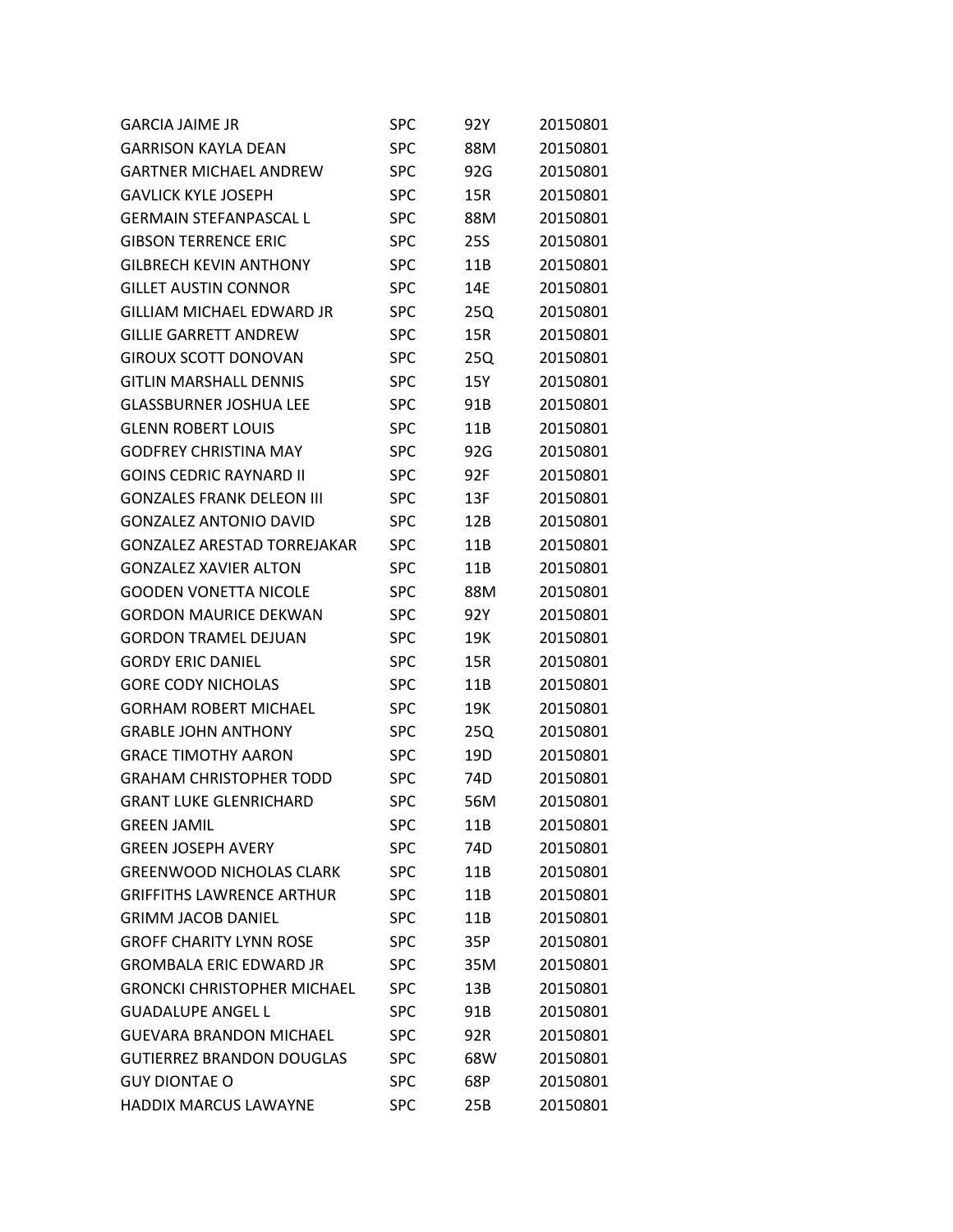| <b>HAFFER RICK DANIEL</b>         | SPC        | 15W             | 20150801 |
|-----------------------------------|------------|-----------------|----------|
| HAKIMA ISA NAJMSULAYMAN           | <b>SPC</b> | 68K             | 20150801 |
| <b>HALE JAMES MICHAEL</b>         | <b>SPC</b> | 11B             | 20150801 |
| <b>HALL ANTHONY SCOTT</b>         | <b>SPC</b> | 11B             | 20150801 |
| <b>HALL JONATHON PARRISH</b>      | <b>SPC</b> | 25U             | 20150801 |
| <b>HALL JULIE ANN</b>             | <b>SPC</b> | 35P             | 20150801 |
| <b>HALL MATTHEW AUSTIN</b>        | <b>SPC</b> | 35M             | 20150801 |
| <b>HALL MATTHEW MORRISON</b>      | <b>SPC</b> | 11C             | 20150801 |
| <b>HAMILTON ZACHARY TAYLOR</b>    | <b>SPC</b> | 14T             | 20150801 |
| <b>HAMLETT STEVEN CJR</b>         | <b>SPC</b> | 19K             | 20150801 |
| <b>HAMMOND ROGER KEITH</b>        | <b>SPC</b> | 92R             | 20150801 |
| <b>HANEL ANDREW CLAYTON</b>       | <b>SPC</b> | 13D             | 20150801 |
| <b>HANINKHARRIS ROSEMARIE ANN</b> | <b>SPC</b> | 12N             | 20150801 |
| <b>HANSEN JAN MICHAEL</b>         | <b>SPC</b> | 25B             | 20150801 |
| <b>HANSEN TANNER MICHAEL</b>      | <b>SPC</b> | 92G             | 20150801 |
| <b>HARO SAMUEL</b>                | <b>SPC</b> | 12B             | 20150801 |
| <b>HARPER BRETT WELLS</b>         | <b>SPC</b> | 12B             | 20150801 |
| <b>HARPER FRANCIS MICHAEL</b>     | <b>SPC</b> | 19K             | 20150801 |
| <b>HARPER LEVI JOSEPHJAMES</b>    | <b>SPC</b> | 13F             | 20150801 |
| <b>HARRIE CRAIG ROBERT</b>        | <b>SPC</b> | 11B             | 20150801 |
| <b>HARRIS PATRICK MICHAEL</b>     | <b>SPC</b> | 13F             | 20150801 |
| <b>HARRIS TYLER BRYANT</b>        | <b>SPC</b> | 13F             | 20150801 |
| <b>HATHCOCK JOSEPH HENRY JR</b>   | <b>SPC</b> | 91B             | 20150801 |
| <b>HEADLEY JOSHUA MICHAEL</b>     | <b>SPC</b> | 88M             | 20150801 |
| HEER DEREK ADAM                   | <b>SPC</b> | 15Y             | 20150801 |
| <b>HEGGINS BO EVERETT</b>         | <b>SPC</b> | 35P             | 20150801 |
| <b>HEIB RUDOLPH ANDRES</b>        | SPC        | 15R             | 20150801 |
| <b>HEIDE PARKER DANIEL</b>        | <b>SPC</b> | 35G             | 20150801 |
| <b>HENDERSON CAMERON DRAKE</b>    | <b>SPC</b> | 68Y             | 20150801 |
| HENDERSON DANIELLE MONIQUE        | <b>SPC</b> | 27 <sub>D</sub> | 20150801 |
| <b>HENRY CAMERON DONTE</b>        | <b>SPC</b> | 88M             | 20150801 |
| <b>HERMANN CHRIS SALVATORE JR</b> | <b>SPC</b> | 13F             | 20150801 |
| <b>HERNANDEZ BRANDON ANTHONY</b>  | <b>SPC</b> | 13B             | 20150801 |
| <b>HERNANDEZ DAVID</b>            | SPC        | 68E             | 20150801 |
| <b>HERNANDEZ ISSAK</b>            | <b>SPC</b> | 88M             | 20150801 |
| <b>HERNANDEZ JONATHAN</b>         | <b>SPC</b> | 11B             | 20150801 |
| HERNANDEZ MONIQUE LATISHA         | <b>SPC</b> | 88M             | 20150801 |
| <b>HERNANDEZ YENNYFER</b>         | <b>SPC</b> | 74 <sub>D</sub> | 20150801 |
| <b>HERRERA DIEGO XOSE</b>         | <b>SPC</b> | 15R             | 20150801 |
| <b>HERRERAGUERRERO EDUARDO</b>    | <b>SPC</b> | 25P             | 20150801 |
| <b>HERRON CARMEN</b>              | <b>SPC</b> | 68X             | 20150801 |
| <b>HERRON DAVID WAYNE JR</b>      | <b>SPC</b> | 15E             | 20150801 |
| HERRON THOMAS EDWARD JR           | <b>SPC</b> | 11B             | 20150801 |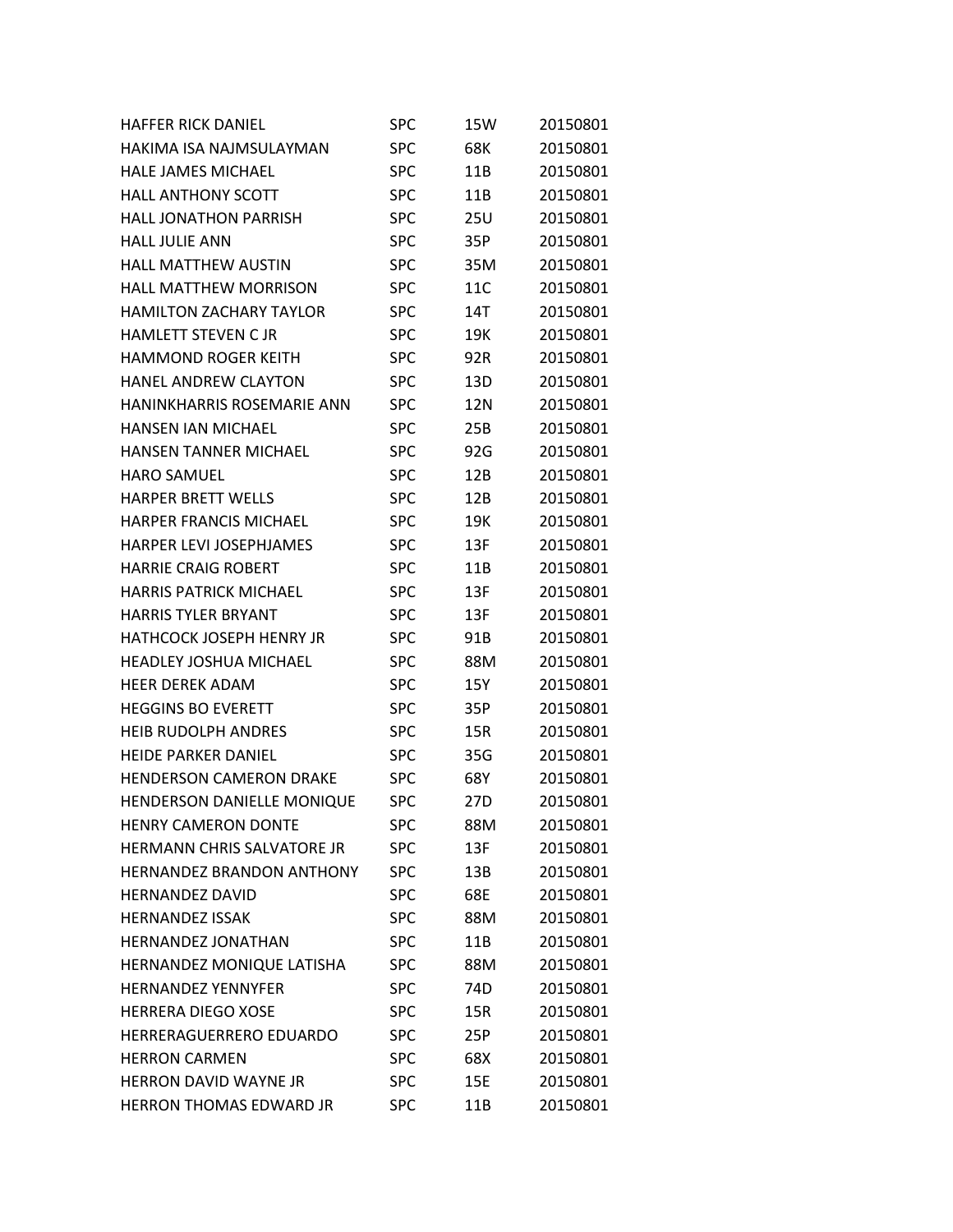| <b>HILDEBRAND CORY RYAN</b>       | SPC        | 91S | 20150801 |
|-----------------------------------|------------|-----|----------|
| HILLMANN TIMOTHY JOHN JR          | <b>SPC</b> | 11B | 20150801 |
| <b>HINTZMAN TANNER REECE</b>      | <b>SPC</b> | 14T | 20150801 |
| <b>HISLOPE MICHAEL JAMES</b>      | <b>SPC</b> | 11B | 20150801 |
| <b>HOBERG MICHAEL STEVEN</b>      | <b>SPC</b> | 11B | 20150801 |
| <b>HOOPER CORY ANTHONY</b>        | <b>SPC</b> | 94M | 20150801 |
| <b>HOOPER EVAN ORION</b>          | <b>SPC</b> | 11B | 20150801 |
| <b>HORMANN AUSTIN JAMES</b>       | SPC        | 13B | 20150801 |
| <b>HOWARD ABRAM SHELTON</b>       | SPC        | 13D | 20150801 |
| <b>HUDSON KEVIN LEE</b>           | <b>SPC</b> | 13D | 20150801 |
| <b>HUFF TIARRA LAQUETTE</b>       | <b>SPC</b> | 25U | 20150801 |
| <b>HUFFMAN BRADY JACKSON</b>      | SPC        | 19K | 20150801 |
| <b>HUI BENJAMIN</b>               | SPC        | 13B | 20150801 |
| <b>HULSTINE CURTIS DWAIN</b>      | <b>SPC</b> | 11B | 20150801 |
| <b>HUMMEL BRANDON PERRY</b>       | <b>SPC</b> | 19K | 20150801 |
| <b>HUNBORG CORY LEE</b>           | SPC        | 91B | 20150801 |
| <b>HUNHOLZ TREVOR DEAN</b>        | SPC        | 11B | 20150801 |
| <b>HUNTER GREGORY NEIL</b>        | SPC        | 13F | 20150801 |
| HURTADO RICARDO ANTONIO           | <b>SPC</b> | 15Y | 20150801 |
| <b>HURTADO TOBBI SANTOS</b>       | SPC        | 11B | 20150801 |
| <b>IBARRA JUAN HUMBERTO JR</b>    | SPC        | 13F | 20150801 |
| <b>IRVING STANLEY MCRAY</b>       | SPC        | 13B | 20150801 |
| <b>JABLECKI DEREK JOHN</b>        | <b>SPC</b> | 25S | 20150801 |
| <b>JACKS MICHAEL CHRISTOPHER</b>  | SPC        | 88M | 20150801 |
| JACKSON BRIAN LEE                 | SPC        | 91A | 20150801 |
| <b>JACKSON MARTINA MICHAEL</b>    | <b>SPC</b> | 91H | 20150801 |
| <b>JACKSON SHONTAEA TAMIKA</b>    | SPC        | 92G | 20150801 |
| <b>JACOBS ALSTON NEHEMIAH</b>     | SPC        | 12Y | 20150801 |
| <b>JAMES CHRISTOPHER GAVIN</b>    | SPC        | 15R | 20150801 |
| <b>JAYNES ZACHARY CALEB</b>       | <b>SPC</b> | 11B | 20150801 |
| JEFFERY SEAN WILLIAM              | SPC        | 11B | 20150801 |
| <b>JENKINS CORDERRO BERNARD</b>   | <b>SPC</b> | 68C | 20150801 |
| <b>JENSEN ETHAN DANIEL</b>        | <b>SPC</b> | 11B | 20150801 |
| <b>JENSEN WAYNE THOMAS</b>        | <b>SPC</b> | 19K | 20150801 |
| JIMENEZ JOSE D                    | <b>SPC</b> | 92A | 20150801 |
| <b>JOHNSON MATTHEW ALAN</b>       | <b>SPC</b> | 13D | 20150801 |
| JOHNSON RODDERICK LECONTE J       | <b>SPC</b> | 35P | 20150801 |
| <b>JOHNSTON RUSTY NEIL</b>        | SPC        | 25B | 20150801 |
| <b>JOLLY RUSSELL TAYLOR</b>       | SPC        | 31B | 20150801 |
| <b>JONASSAINT INDIA SHARMAINE</b> | <b>SPC</b> | 68P | 20150801 |
| JONATHAN FREDDY BALDWIN           | <b>SPC</b> | 91B | 20150801 |
| <b>JONES BRANDON MONTRELL</b>     | <b>SPC</b> | 12W | 20150801 |
| <b>JONES KENDERICK NATHANIEL</b>  | SPC        | 11B | 20150801 |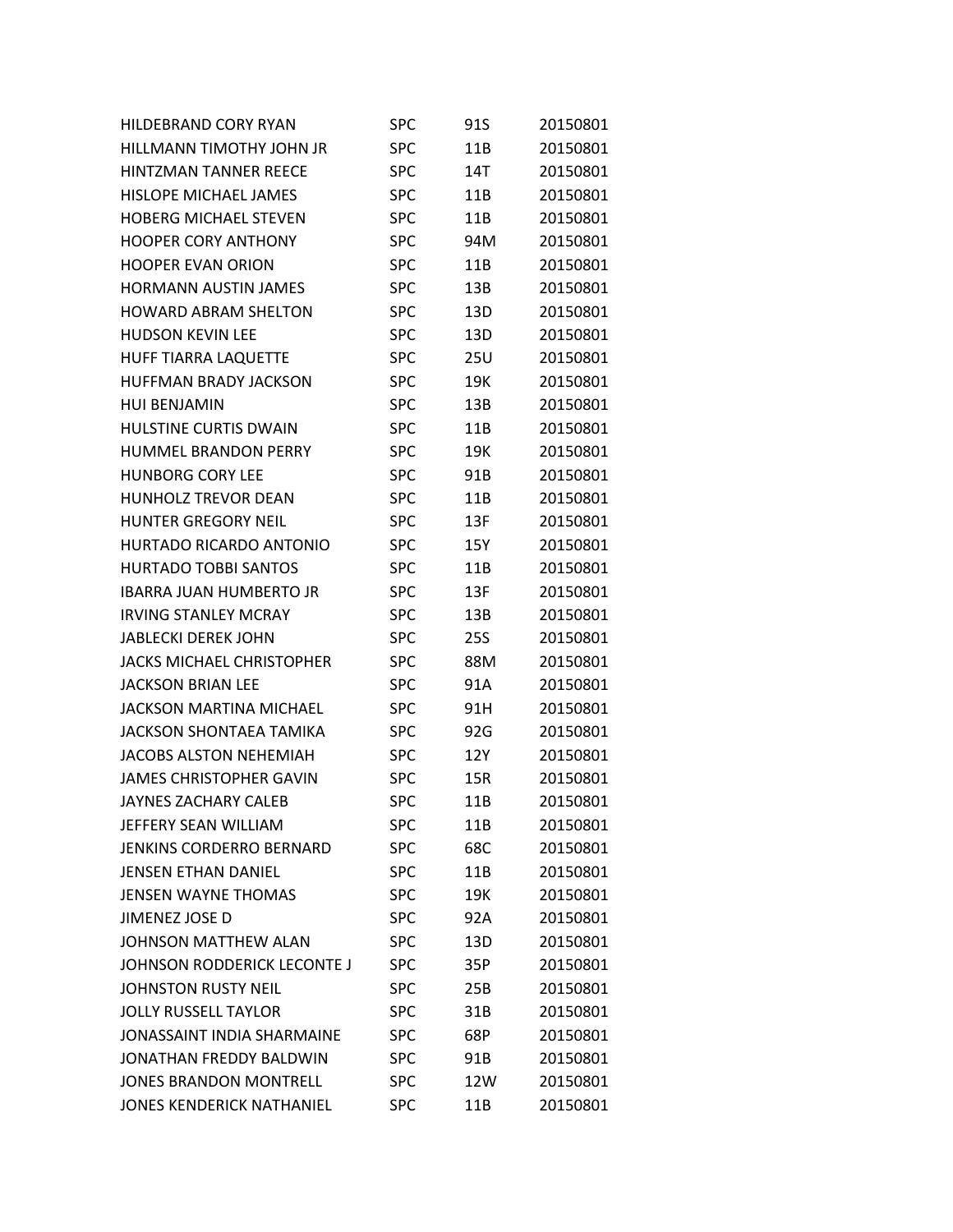| <b>JONES SHONTIA SANDRIA</b>      | SPC        | 92Y | 20150801 |
|-----------------------------------|------------|-----|----------|
| <b>JONES TRAVIS WILLIAM</b>       | <b>SPC</b> | 12B | 20150801 |
| JONES WILLIAM OWEN IV             | <b>SPC</b> | 92R | 20150801 |
| <b>JOY BRANDON LEE</b>            | SPC        | 19K | 20150801 |
| <b>JOYNER DERRICK RODERICK</b>    | <b>SPC</b> | 92R | 20150801 |
| <b>KANG JI WOONG</b>              | <b>SPC</b> | 35P | 20150801 |
| <b>KARTERON RENE PIERRE</b>       | <b>SPC</b> | 11C | 20150801 |
| <b>KFARNEY JACK ANTHONY</b>       | <b>SPC</b> | 31E | 20150801 |
| KELLY KALLAHAN                    | <b>SPC</b> | 15W | 20150801 |
| <b>KENDRICK DAVID ALLEN JR</b>    | <b>SPC</b> | 68W | 20150801 |
| <b>KENDRICK MICHAEL JACOB</b>     | <b>SPC</b> | 15T | 20150801 |
| <b>KEY MICHAEL GLYNN</b>          | <b>SPC</b> | 13B | 20150801 |
| <b>KIM DONG JIN</b>               | SPC        | 35P | 20150801 |
| <b>KIM KI KEON</b>                | <b>SPC</b> | 68M | 20150801 |
| KINDEL NICHOLAS GEORGE            | <b>SPC</b> | 13F | 20150801 |
| KING JAPETH ISAAC                 | SPC        | 89D | 20150801 |
| KINSEY RYAN JAMES                 | <b>SPC</b> | 13B | 20150801 |
| KIRK PAUL ALLENBRADLEY            | <b>SPC</b> | 11B | 20150801 |
| KIRNON CLYDE ANTHONY              | <b>SPC</b> | 91H | 20150801 |
| <b>KNAPP WILLIAM ROBERTLEE</b>    | SPC        | 68W | 20150801 |
| <b>KONKEL CHRISTIAN HUNTER</b>    | <b>SPC</b> | 92R | 20150801 |
| <b>KORTCAMP KEVIN JONATHON</b>    | <b>SPC</b> | 91S | 20150801 |
| KRASINSKI ALEXANDER PHILLIP       | <b>SPC</b> | 25U | 20150801 |
| <b>KRUK KYLE JOHN</b>             | SPC        | 19K | 20150801 |
| <b>KUBIK AARON TYLER</b>          | SPC        | 11B | 20150801 |
| <b>KUEHNERT BLAINE MICHAEL</b>    | <b>SPC</b> | 12B | 20150801 |
| LACH JOSEPH JOHN III              | <b>SPC</b> | 92G | 20150801 |
| LALLE BI E                        | SPC        | 92G | 20150801 |
| LAMB AUSTIANA BREANNE             | <b>SPC</b> | 88N | 20150801 |
| LAMMERT NICHOLAS WILLIAM          | <b>SPC</b> | 11B | 20150801 |
| LAMPING NICHOLAS JOHN             | SPC        | 13B | 20150801 |
| <b>LANDRY JOSEPH ROBERT</b>       | <b>SPC</b> | 19K | 20150801 |
| <b>LANDRY SCOTT VICTOR</b>        | <b>SPC</b> | 35N | 20150801 |
| LANE BRANDON LEE                  | SPC        | 12N | 20150801 |
| <b>LARCH JUSTIN RYAN</b>          | <b>SPC</b> | 92R | 20150801 |
| <b>LARIOS LUIS EDUARDOAGUSTIN</b> | <b>SPC</b> | 91B | 20150801 |
| LASTIMOSA BOB KALALAUOKALAN       | <b>SPC</b> | 12B | 20150801 |
| LATHIM MATTHEW MICHAEL            | SPC        | 15R | 20150801 |
| LATIMORE DARTAVUIS RODREGUS       | SPC        | 92W | 20150801 |
| LAVRRAR MATTHEW RYAN              | <b>SPC</b> | 19K | 20150801 |
| LAWRENCE BENJAMIN JAMES           | <b>SPC</b> | 15T | 20150801 |
| LAWRENCE DEMON JAMAAL             | <b>SPC</b> | 68S | 20150801 |
| <b>LAWRENCE ZACHARY TYLER</b>     | <b>SPC</b> | 13D | 20150801 |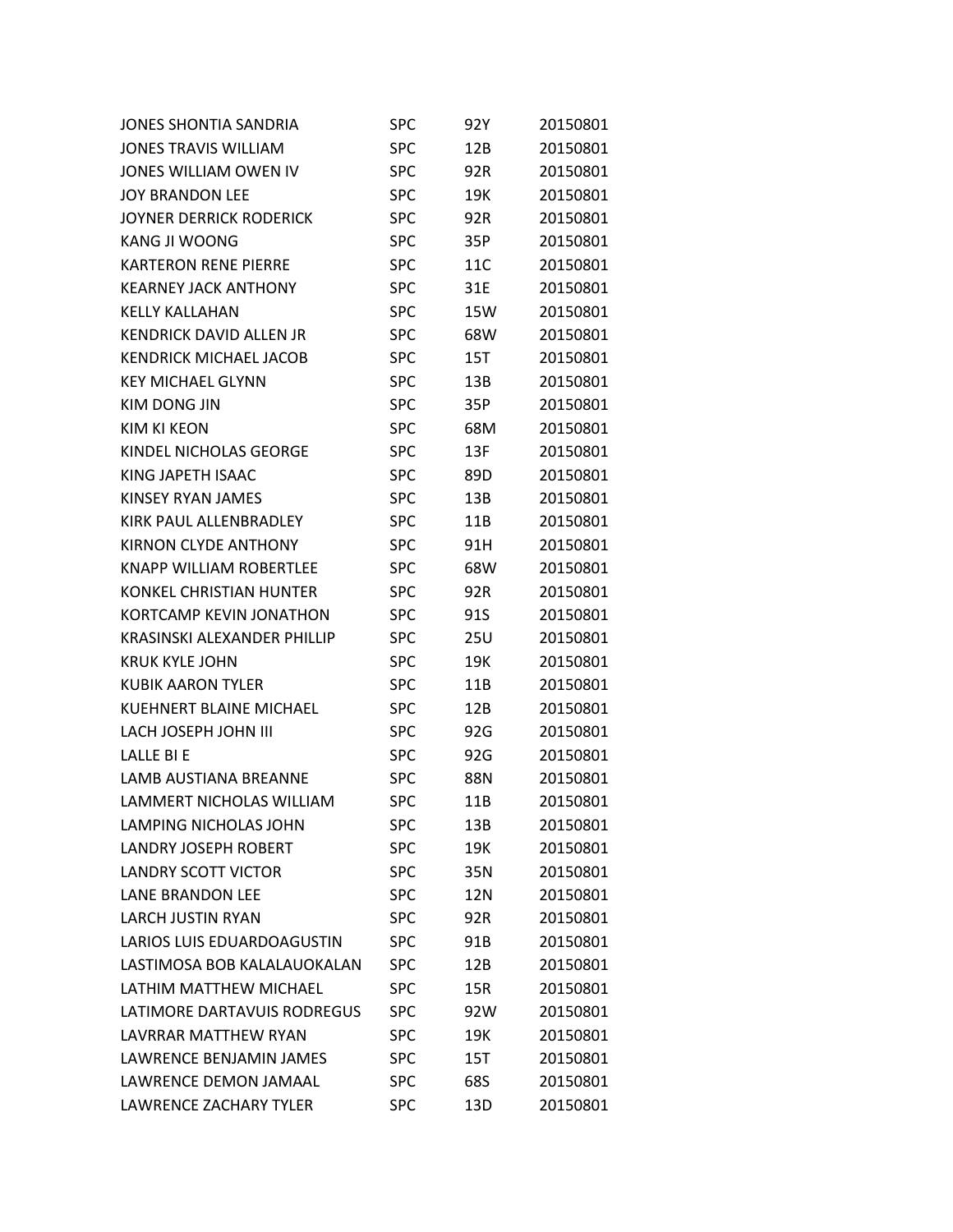| LE BRIAN ANDREW                   | SPC        | 15W | 20150801 |
|-----------------------------------|------------|-----|----------|
| LEE BRANDON ALEXANDER             | <b>SPC</b> | 91E | 20150801 |
| <b>LFF SANG CHARLFS</b>           | SPC        | 11B | 20150801 |
| LEWIS BRANDON ALEXANDER           | <b>SPC</b> | 31B | 20150801 |
| <b>LEWIS JOSEPH TYLER</b>         | SPC        | 15E | 20150801 |
| LEWIS NATHANIEL JOSEPH II         | <b>SPC</b> | 92Y | 20150801 |
| LIMONGGI ALLAN A                  | <b>SPC</b> | 92G | 20150801 |
| LINDSAY NORACE DONOVAN            | SPC        | 15R | 20150801 |
| <b>LINDSFY WAYLON FUGENE</b>      | SPC        | 12B | 20150801 |
| LIVINGSTON DEJA MARIA             | SPC        | 92G | 20150801 |
| LOBATO EMMANUEL OROZCO            | <b>SPC</b> | 13B | 20150801 |
| <b>LOCKHART ASA ALAN</b>          | SPC        | 13B | 20150801 |
| LOFRA PHILIP JORDAN               | SPC        | 35T | 20150801 |
| <b>LOGIUDICF DANIFL ANTHONY</b>   | SPC        | 13F | 20150801 |
| LOPFZ CRYSTALFN PUAOLFNA          | SPC        | 68M | 20150801 |
| LOPFZ FMILIO MANUFL               | SPC        | 31B | 20150801 |
| LOPEZDELFON JUAN CARLOS           | SPC        | 11B | 20150801 |
| LORENTZEN NICHOLAS RAYMOND        | SPC        | 15R | 20150801 |
| <b>LOVELAND VINCENT THOMAS</b>    | SPC        | 15R | 20150801 |
| LOWE JONATHAN ANDREW              | SPC        | 25U | 20150801 |
| LOZANOROJAS CESAR GERARDO I       | SPC        | 13B | 20150801 |
| <b>LUPTON JASON MATTHEW</b>       | SPC        | 15R | 20150801 |
| <b>LYNCH RYAN</b>                 | SPC        | 11B | 20150801 |
| <b>MACAULAY BRIAN SCOTT</b>       | SPC        | 13F | 20150801 |
| <b>MACE BRIAN TERRILL</b>         | SPC        | 25B | 20150801 |
| MACERA CHRISTINA CONSOLINA        | SPC        | 35P | 20150801 |
| <b>MACKIE DAVID MICHAEL JR</b>    | SPC        | 11B | 20150801 |
| <b>MACLAREN JUSTIN ALLEN</b>      | SPC        | 74D | 20150801 |
| <b>MADALI KEAKA USAKU</b>         | SPC        | 11B | 20150801 |
| <b>MADDIX CHANNING GREGORY</b>    | <b>SPC</b> | 11C | 20150801 |
| <b>MADRID JOSHUA A</b>            | SPC        | 11B | 20150801 |
| <b>MAESTAS GARY VALENTINO JR</b>  | <b>SPC</b> | 11B | 20150801 |
| MAGERSTAEDT JOSHUA HUNTER         | <b>SPC</b> | 13B | 20150801 |
| <b>MAHER MATTHEW J</b>            | SPC        | 13M | 20150801 |
| <b>MAHONEY ROBERT PRESTON II</b>  | <b>SPC</b> | 92G | 20150801 |
| <b>MAIO DARREN JAMES</b>          | <b>SPC</b> | 11B | 20150801 |
| <b>MALCOLM JAMES EDWARD JR</b>    | <b>SPC</b> | 35G | 20150801 |
| <b>MALVEAUX PIERRE FRANCOIS</b>   | <b>SPC</b> | 11B | 20150801 |
| <b>MANOS JOSEPH DELFIN</b>        | <b>SPC</b> | 11B | 20150801 |
| <b>MANSO MARKANTHONY DELAPENA</b> | <b>SPC</b> | 11C | 20150801 |
| <b>MAPLES AARON MICHAEL</b>       | <b>SPC</b> | 25Q | 20150801 |
| <b>MARCHIONI CORY CELSO</b>       | <b>SPC</b> | 88M | 20150801 |
| <b>MARIN RICARDO LUIS</b>         | <b>SPC</b> | 88M | 20150801 |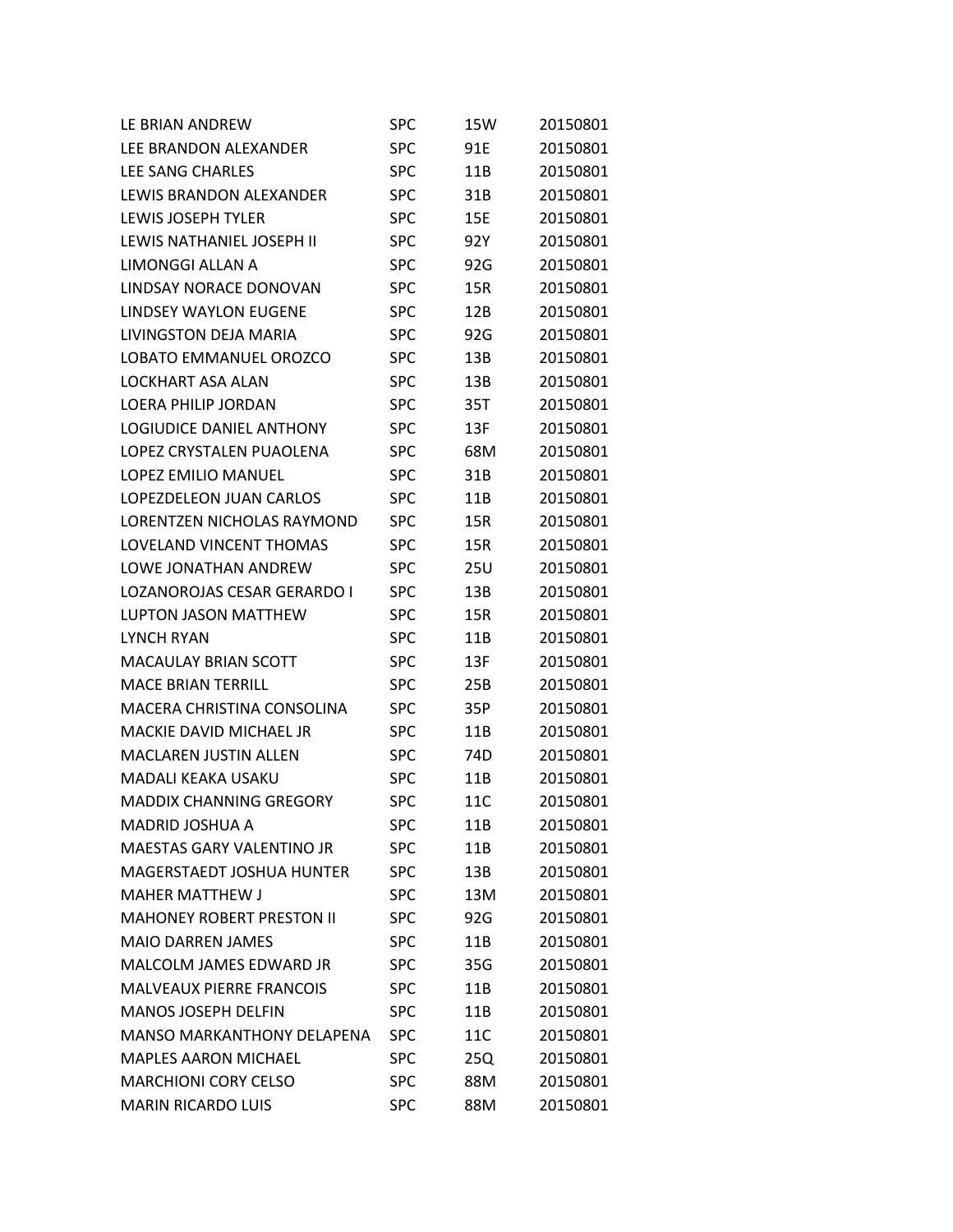| <b>MARQUART DEREK PAUL</b>         | <b>SPC</b> | 11B | 20150801 |
|------------------------------------|------------|-----|----------|
| MARQUEZFUENTES RAUL MAURICI        | <b>SPC</b> | 92G | 20150801 |
| <b>MARSHALL CHRISTOPHER ALEX</b>   | <b>SPC</b> | 11B | 20150801 |
| <b>MARSHALL JASON ROBERT</b>       | <b>SPC</b> | 15R | 20150801 |
| <b>MARSHALL SHAY MICHAEL</b>       | <b>SPC</b> | 11C | 20150801 |
| <b>MARTIN BRANDEN JOHN</b>         | <b>SPC</b> | 19K | 20150801 |
| <b>MARTIN BRENT JAMES</b>          | <b>SPC</b> | 13B | 20150801 |
| <b>MARTIN DAKOTA SHAWN</b>         | <b>SPC</b> | 91F | 20150801 |
| <b>MATHIS OCTAVIA KENYADA</b>      | <b>SPC</b> | 92Y | 20150801 |
| <b>MATTHEWS ALISHA RENEE</b>       | <b>SPC</b> | 88M | 20150801 |
| <b>MAULT JAMES PHILLIP</b>         | <b>SPC</b> | 14E | 20150801 |
| <b>MAUNTLER TIMOTHY ROBERT</b>     | <b>SPC</b> | 13F | 20150801 |
| <b>MAY LASHAWN CHRISTINA</b>       | <b>SPC</b> | 92G | 20150801 |
| <b>MCALLEN AMANDA LYNN</b>         | <b>SPC</b> | 25P | 20150801 |
| <b>MCCARTER ZACHARY HAYDEN</b>     | <b>SPC</b> | 13F | 20150801 |
| MCCLANAHANBRIDGE KEITH DOUG        | <b>SPC</b> | 31E | 20150801 |
| MCCLELLAND BRIAN KEITH             | <b>SPC</b> | 68F | 20150801 |
| <b>MCCOLLUM DEVIN LEE</b>          | <b>SPC</b> | 25P | 20150801 |
| <b>MCDOUGALD DEMITRESS PONYALE</b> | <b>SPC</b> | 68M | 20150801 |
| MCDOWELL MALCOLMGABRIEL            |            |     |          |
| COU                                | <b>SPC</b> | 92W | 20150801 |
| <b>MCELYEA TREVOR JAMES</b>        | <b>SPC</b> | 13B | 20150801 |
| MCKENZIE NICHOLAS SCOTT            | <b>SPC</b> | 11C | 20150801 |
| <b>MCKINNON CALEB LEE</b>          | <b>SPC</b> | 11B | 20150801 |
| MCKNIGHT LAWRENCE RAMON            | <b>SPC</b> | 25U | 20150801 |
| <b>MCMUTRIE BLAKE ANDREW</b>       | <b>SPC</b> | 19K | 20150801 |
| MCQUILLAN JAMES DAVID              | <b>SPC</b> | 13D | 20150801 |
| MEDINA CARLOS QUETZAL              | <b>SPC</b> | 92G | 20150801 |
| <b>MEEK TREVOR BURT</b>            | <b>SPC</b> | 13B | 20150801 |
| <b>MELENDEZ MARIO</b>              | <b>SPC</b> | 13D | 20150801 |
| MENCHACAVILLALON HECTOR ENR        | <b>SPC</b> | 68H | 20150801 |
| MENDOZA JOEL OMAR                  | <b>SPC</b> | 14T | 20150801 |
| <b>MERRITT COOPER RAY</b>          | <b>SPC</b> | 11B | 20150801 |
| <b>MESSER ROBERT ANSON</b>         | <b>SPC</b> | 68K | 20150801 |
| <b>MEYER BRANDON TRAVIS</b>        | <b>SPC</b> | 31K | 20150801 |
| MILLER JEFFREY D                   | <b>SPC</b> | 14T | 20150801 |
| MILLER KADEJHA MIKERA              | <b>SPC</b> | 92G | 20150801 |
| <b>MILLER THOMAS JAMES</b>         | <b>SPC</b> | 19K | 20150801 |
| MILLINER CHRISTOPHER DARNEL        | <b>SPC</b> | 92G | 20150801 |
| <b>MILLSAP NATHAN WYATT</b>        | <b>SPC</b> | 11B | 20150801 |
| MILSAP KEITH LESHUN                | <b>SPC</b> | 13B | 20150801 |
| MINA MANUELITO OMANA               | <b>SPC</b> | 15R | 20150801 |
| MIRANDA RUDY TCHAIANO              | <b>SPC</b> | 88N | 20150801 |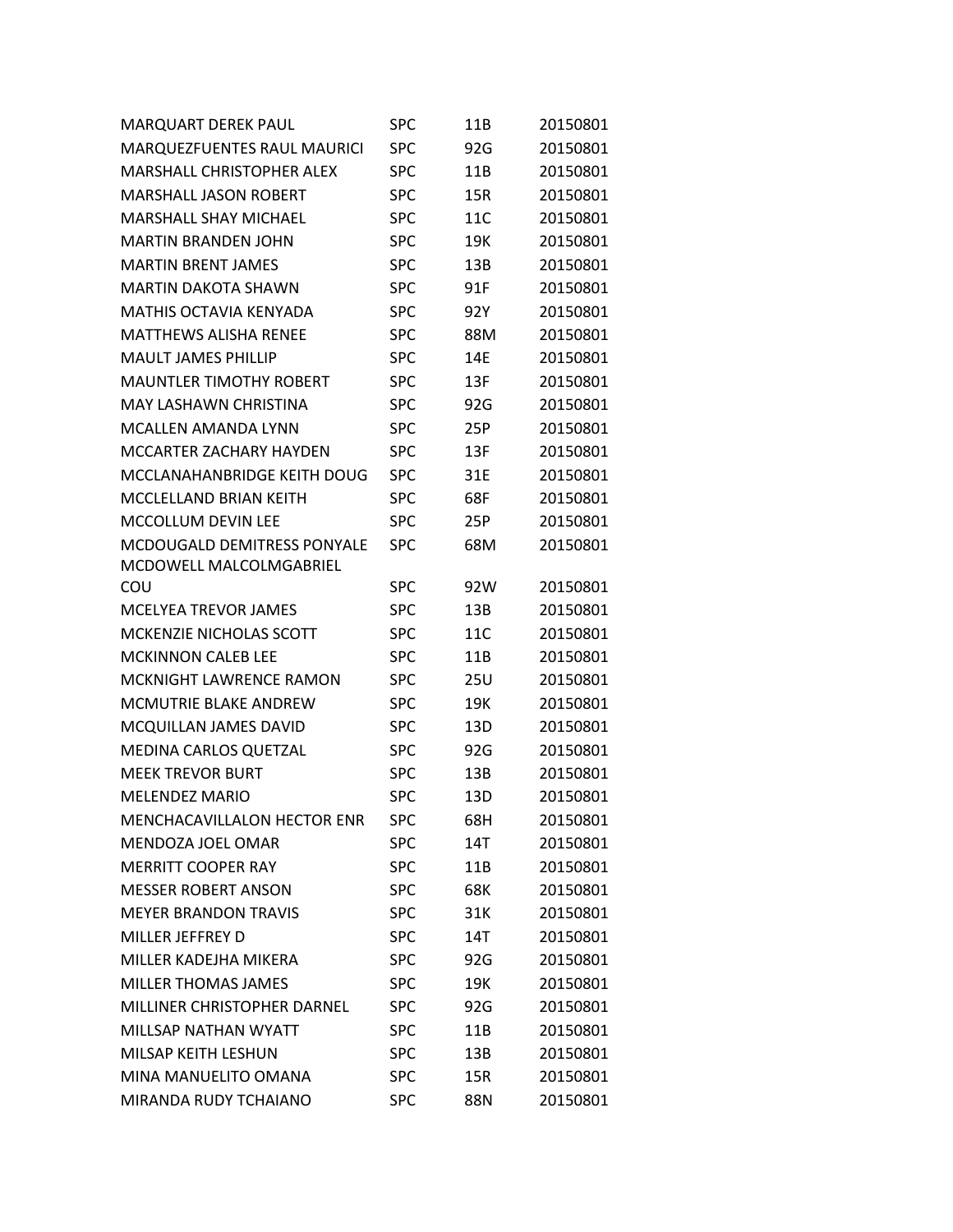| <b>MIS MATTHEW STETSON</b>      | <b>SPC</b> | 15R             | 20150801 |
|---------------------------------|------------|-----------------|----------|
| MITCHELL MICHAEL DAVID          | <b>SPC</b> | 13B             | 20150801 |
| <b>MOLINA HIJINIO III</b>       | <b>SPC</b> | 13F             | 20150801 |
| <b>MONGKEYA STEVE KUN</b>       | <b>SPC</b> | 13D             | 20150801 |
| <b>MONTALVO GABRIEL</b>         | <b>SPC</b> | 25Q             | 20150801 |
| <b>MONTANEZ LUIS ORLANDO</b>    | <b>SPC</b> | 12C             | 20150801 |
| MONTESESTRADA ZULEIKA MARIE     | <b>SPC</b> | 92L             | 20150801 |
| <b>MONTOYA JESSE III</b>        | <b>SPC</b> | 88M             | 20150801 |
| <b>MOORE CHERICE MARIE</b>      | <b>SPC</b> | 92W             | 20150801 |
| <b>MOORE CHRISTOPHER JUSTIN</b> | <b>SPC</b> | 11B             | 20150801 |
| MOORE DYESHIA NASHUNN           | <b>SPC</b> | 88M             | 20150801 |
| <b>MORENO IVETTE</b>            | <b>SPC</b> | 92Y             | 20150801 |
| <b>MORENO STEPHEN</b>           | <b>SPC</b> | 89D             | 20150801 |
| <b>MORGAN BRET ASHLEY</b>       | <b>SPC</b> | 15R             | 20150801 |
| <b>MORRIS ASHLEY MONIQUE</b>    | <b>SPC</b> | 74D             | 20150801 |
| <b>MOSS STEPHEN ROEMER</b>      | <b>SPC</b> | 92R             | 20150801 |
| MOYE CASEY CHEREE               | <b>SPC</b> | 68E             | 20150801 |
| MUBARAK JOSHUA ADAM JOHN        | <b>SPC</b> | 13F             | 20150801 |
| <b>MULLEN KYLE KURTIS</b>       | <b>SPC</b> | <b>25S</b>      | 20150801 |
| MUNA NELSON MANDELA ATANGA      | <b>SPC</b> | 15 <sub>D</sub> | 20150801 |
| <b>MURPHY RYAN TYLER</b>        | <b>SPC</b> | 11C             | 20150801 |
| MURPHY TYJARA ASHANTE           | <b>SPC</b> | 92G             | 20150801 |
| <b>MURRAY MATTHEW ALLEN</b>     | <b>SPC</b> | 11B             | 20150801 |
| <b>MURRY DENNIS PAIGE JR</b>    | <b>SPC</b> | 13B             | 20150801 |
| <b>NANCLARES SERGIO ANDRES</b>  | <b>SPC</b> | 92F             | 20150801 |
| <b>NAPIER MITCHELL KEITH</b>    | <b>SPC</b> | 11B             | 20150801 |
| <b>NASH ROGER WILLIAM</b>       | <b>SPC</b> | 14E             | 20150801 |
| <b>NAVAL FRANKLIN JORDON</b>    | <b>SPC</b> | 15P             | 20150801 |
| NAVARRETE EDWARD                | <b>SPC</b> | 11B             | 20150801 |
| <b>NEAD PHILLIP EDWARD</b>      | <b>SPC</b> | 35T             | 20150801 |
| <b>NELSON TYLER LEE</b>         | <b>SPC</b> | 91A             | 20150801 |
| <b>NENNO COREY SHERIDAN</b>     | <b>SPC</b> | <b>25S</b>      | 20150801 |
| NEWELL CHRISTOPHER JEANPAUL     | <b>SPC</b> | 11B             | 20150801 |
| <b>NGUYEN PHAT</b>              | <b>SPC</b> | 68J             | 20150801 |
| <b>NGUYEN ROBIN VAN</b>         | <b>SPC</b> | 15R             | 20150801 |
| <b>NICKELS ERIC ANDREW</b>      | <b>SPC</b> | 13F             | 20150801 |
| <b>NISKI ANTHONY KARL</b>       | <b>SPC</b> | 19K             | 20150801 |
| <b>NOJIRI TOSHIHIRO</b>         | <b>SPC</b> | 15R             | 20150801 |
| <b>NOWLAND EVAN THOMAS</b>      | <b>SPC</b> | 11B             | 20150801 |
| NUNEZCORONA HECTOR RAUL         | <b>SPC</b> | 92R             | 20150801 |
| NUNEZURENA JOSE ARIEL           | <b>SPC</b> | 91F             | 20150801 |
| NUNO AMANDA GENEVIEVE           | <b>SPC</b> | 89B             | 20150801 |
| NUNO ROBERTO EDWIN              | <b>SPC</b> | 11B             | 20150801 |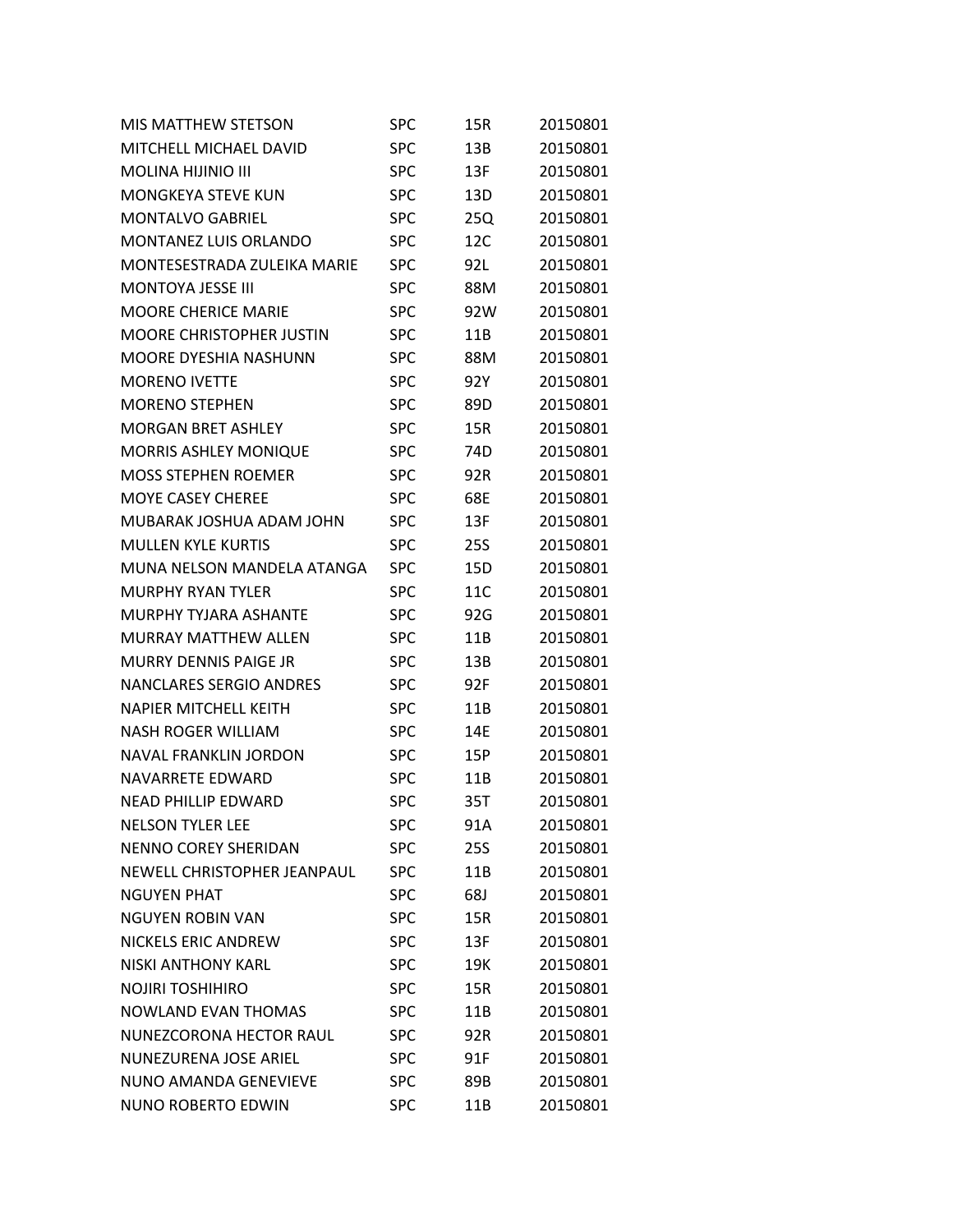| OCHYLSKIWERTSCH BENJAMIN LL  | <b>SPC</b> | 11B | 20150801 |
|------------------------------|------------|-----|----------|
| ODOM DUWAYNE CHARLES JR      | <b>SPC</b> | 15Y | 20150801 |
| OGENVASCONCELLES TRAVIS MIC  | <b>SPC</b> | 11B | 20150801 |
| <b>OLSON CODNEY PAUL</b>     | <b>SPC</b> | 14H | 20150801 |
| <b>OLSON LEIF CHRISTIAN</b>  | <b>SPC</b> | 91B | 20150801 |
| OROZCOVARGAS MARCO ANTONIO   | <b>SPC</b> | 13M | 20150801 |
| <b>ORRMONS KALVIN WILSON</b> | <b>SPC</b> | 15D | 20150801 |
| <b>ORTIZ BRYANT D</b>        | <b>SPC</b> | 11C | 20150801 |
| ORTIZ CAMILLF ROSFNDA        | <b>SPC</b> | 35M | 20150801 |
| <b>ORTIZ LUIS DANIEL</b>     | <b>SPC</b> | 92R | 20150801 |
| ORTIZAPONTE CARMELO JAVIER   | <b>SPC</b> | 89A | 20150801 |
| ORTIZRODRIGUEZ EMMANUEL      | <b>SPC</b> | 68J | 20150801 |
| OSINOWO OLUKAYODE JAMES      | <b>SPC</b> | 19K | 20150801 |
| <b>OSMUN CODY MICHAEL</b>    | <b>SPC</b> | 11B | 20150801 |
| OTOOLE BRANDON RICHARD       | <b>SPC</b> | 11B | 20150801 |
| OTT SHAUN KEVIN              | <b>SPC</b> | 15D | 20150801 |
| <b>OVERBEY KEITH RYAN</b>    | <b>SPC</b> | 91M | 20150801 |
| <b>OWEN ANTHONY CARL</b>     | <b>SPC</b> | 15U | 20150801 |
| <b>OXENDINE DEREK LEE</b>    | <b>SPC</b> | 88N | 20150801 |
| OYUGI JOSHUA ODHIAMBO        | <b>SPC</b> | 11B | 20150801 |
| <b>PADGETT DENNIS SCOTT</b>  | <b>SPC</b> | 13D | 20150801 |
| PADGETT HILLARY NICOLE       | <b>SPC</b> | 35T | 20150801 |
| PAFF AUSTIN DONALD           | <b>SPC</b> | 13F | 20150801 |
| PAGE ZACHARY ROBERT          | <b>SPC</b> | 68X | 20150801 |
| PALACIOS ELI JOSAFATH        | <b>SPC</b> | 13D | 20150801 |
| PANAS CHRISTOS GEORJIU III   | <b>SPC</b> | 11B | 20150801 |
| PAPPAS JULIA CATHERINE       | <b>SPC</b> | 35P | 20150801 |
| PAREDESTRABUCCO MIGUEL ANGE  | <b>SPC</b> | 12W | 20150801 |
| PARK JONATHAN HUNTER         | SPC        | 13D | 20150801 |
| PARKER DAVID JAY             | SPC        | 12B | 20150801 |
| <b>PARMEEN SUMERA</b>        | <b>SPC</b> | 09L | 20150801 |
| PARO NICHOLAS ALLEN          | <b>SPC</b> | 35M | 20150801 |
| PARTON TYLER CHRISTOPHER     | <b>SPC</b> | 11B | 20150801 |
| PAYNE KHAALIQ RASHEED        | <b>SPC</b> | 88M | 20150801 |
| PAYNE SPENCER DAVID          | <b>SPC</b> | 19K | 20150801 |
| PEACH BRADLEY DOUGLAS        | <b>SPC</b> | 19K | 20150801 |
| PEERY BRIANNA PAIGE          | <b>SPC</b> | 88N | 20150801 |
| PENN DERRICK MITCHELL        | SPC        | 25U | 20150801 |
| PEREZ CARDONA CHRISTOPHER K  | <b>SPC</b> | 12B | 20150801 |
| PEREZ DANIEL                 | <b>SPC</b> | 91B | 20150801 |
| PEREZ JUAN JESUS             | <b>SPC</b> | 15Y | 20150801 |
| PEREZROSARIO RANDALL         | <b>SPC</b> | 25U | 20150801 |
| PERRIN MICHAEL JEFFREY JR    | <b>SPC</b> | 35M | 20150801 |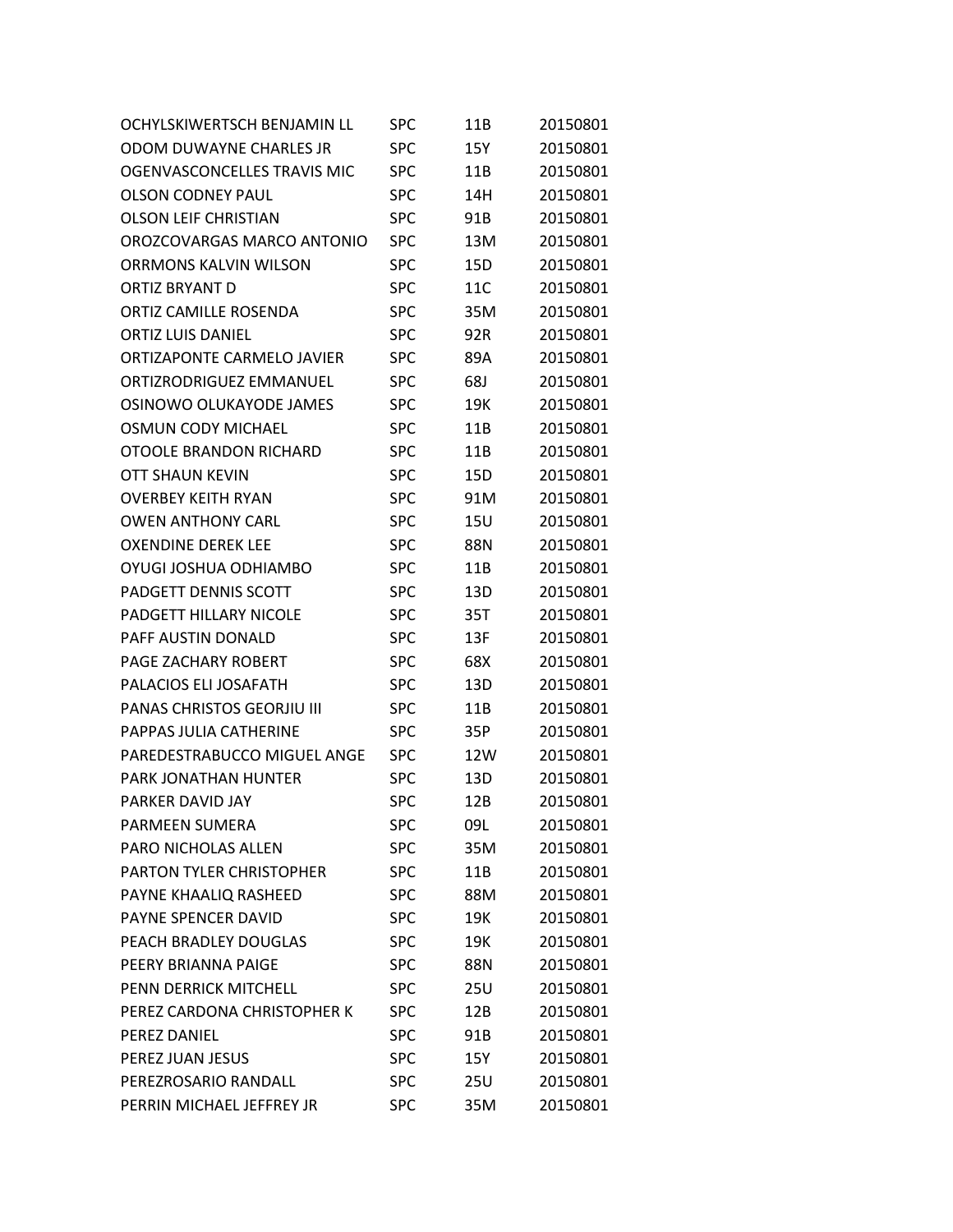| PERRY RODERICK JAMES               | SPC        | 92G        | 20150801 |
|------------------------------------|------------|------------|----------|
| PERRY SAMUEL CHRISTIAN             | <b>SPC</b> | <b>25S</b> | 20150801 |
| PETERSEN MICHAEL SARANTOS          | <b>SPC</b> | 19K        | 20150801 |
| PETERSEN NICHOLAS ROBERT           | <b>SPC</b> | 15R        | 20150801 |
| PFAFF JONATHAN RICHARD             | SPC        | 31B        | 20150801 |
| PHALO ANGELO RASHARD               | SPC        | 88M        | 20150801 |
| PHILLIPS ADAM DEAN                 | <b>SPC</b> | 92R        | 20150801 |
| PIPER MICHAEL STEVEN               | <b>SPC</b> | 35M        | 20150801 |
| PIPPIN DANIEL ARDAVAN              | SPC        | 25C        | 20150801 |
| PLAVCHAK WILLIAM ELTON             | <b>SPC</b> | 13B        | 20150801 |
| PLOTTECK MICHAEL                   | <b>SPC</b> | 11C        | 20150801 |
| PLUHAR TYLER T                     | <b>SPC</b> | 13B        | 20150801 |
| POE GREGORY SCOTT                  | SPC        | 13D        | 20150801 |
| POLINTAN JASONPAUL RIVERA          | SPC        | 25Q        | 20150801 |
| POLK STEPHEN RASHAAD               | <b>SPC</b> | 68F        | 20150801 |
| PONCE ANTONIO JOSE JR              | <b>SPC</b> | 19K        | 20150801 |
| PONCIN DANIEL SCOTT                | <b>SPC</b> | 11B        | 20150801 |
| POULIN STEPHAN J JR                | <b>SPC</b> | <b>15U</b> | 20150801 |
| POWIS JOSHUA ELIAS                 | <b>SPC</b> | 12B        | 20150801 |
| PRADO GERARD MARAMBA               | SPC        | 11B        | 20150801 |
| <b>PRATT BRANDON RESHARD</b>       | SPC        | 31B        | 20150801 |
| PRATT ETHAN JAMES                  | <b>SPC</b> | 12B        | 20150801 |
| <b>PRAYOR BRITTNEY NICOLE</b>      | <b>SPC</b> | 74D        | 20150801 |
| PRESGRAVES MICHAEL LEE             | SPC        | 11B        | 20150801 |
| PROBST CADEN ANDREW                | SPC        | 13F        | 20150801 |
| <b>QUIGLEY MICHAEL FRANCIS III</b> | SPC        | 91B        | 20150801 |
| <b>QUINCEY NICHOLAS CLARK</b>      | SPC        | 91B        | 20150801 |
| <b>QUINONES DANIEL CHRISTOPHER</b> | SPC        | 19K        | 20150801 |
| RADER STEPHEN MICHAEL              | SPC        | 11B        | 20150801 |
| RAMIREZ FRANCISCO III              | <b>SPC</b> | 68W        | 20150801 |
| <b>RAMSEY JOHN MARK</b>            | SPC        | 11B        | 20150801 |
| RANDALL KELLY MAY                  | <b>SPC</b> | 31B        | 20150801 |
| <b>RANKIN ASHLEIGH DANIELLE</b>    | <b>SPC</b> | 25U        | 20150801 |
| RAPLEY JOSEPH TAJON                | <b>SPC</b> | 15Q        | 20150801 |
| <b>RAU JACOB RUSSELL</b>           | <b>SPC</b> | 92M        | 20150801 |
| RAUSCHER DEVON NICOLE              | <b>SPC</b> | 15R        | 20150801 |
| <b>RAUTIO DANIEL PRESLEY</b>       | <b>SPC</b> | 15Y        | 20150801 |
| <b>REAVIS ERIC ALLEN</b>           | <b>SPC</b> | 13B        | 20150801 |
| <b>REDNOUR TYLER FRANKLIN</b>      | <b>SPC</b> | 12B        | 20150801 |
| <b>REED STUART THOMAS</b>          | <b>SPC</b> | 13B        | 20150801 |
| REINHARDT JOSHUA PAUL              | <b>SPC</b> | 31B        | 20150801 |
| REPPEN NICHOLAS JOSEPH             | <b>SPC</b> | 13B        | 20150801 |
| REYNOLDS MICHAEL ANTHONY           | SPC        | 15R        | 20150801 |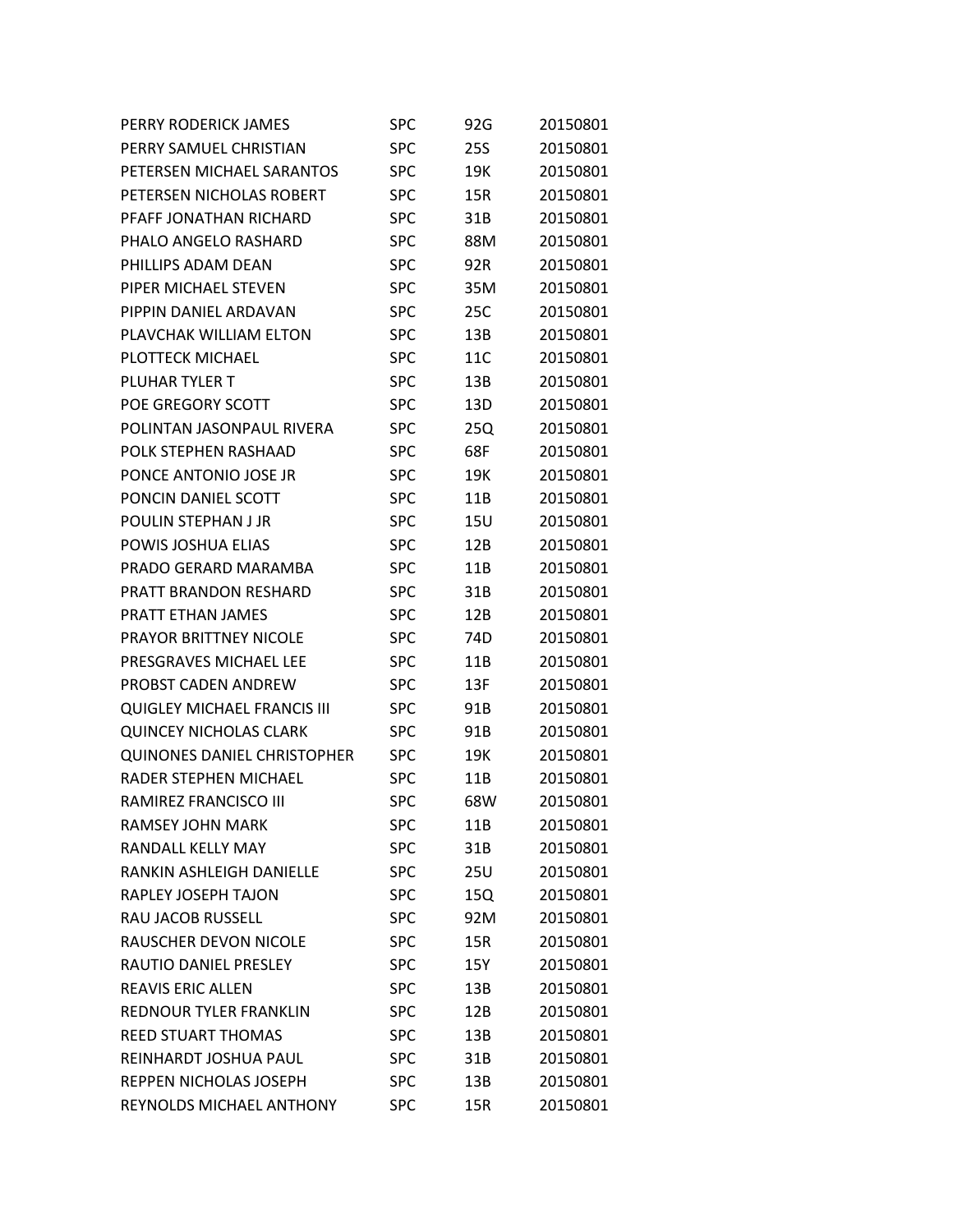| REYNOSO MARTINEZ ROYNI N      | <b>SPC</b> | 92R        | 20150801 |
|-------------------------------|------------|------------|----------|
| RHODES DANIEL BRETT           | <b>SPC</b> | 13B        | 20150801 |
| <b>RICHARD GARRET SCOTT</b>   | <b>SPC</b> | 12B        | 20150801 |
| RICHARDSON MICHAEL TERRELL    | <b>SPC</b> | 91B        | 20150801 |
| RICHERZHAGEN JUSTIN MICHAEL   | <b>SPC</b> | 11B        | 20150801 |
| RIEDNER JACOB MITCHELL        | <b>SPC</b> | 11B        | 20150801 |
| RISHELL PHILIP JAMES          | <b>SPC</b> | 15R        | 20150801 |
| <b>RIVAS KATHY</b>            | <b>SPC</b> | 68D        | 20150801 |
| <b>RIVAS SAMUEL</b>           | <b>SPC</b> | 13D        | 20150801 |
| <b>ROBERSON TAYLOR WAYNE</b>  | <b>SPC</b> | 11B        | 20150801 |
| ROBINSON AFSHEEN PERCELL      | <b>SPC</b> | 25Q        | 20150801 |
| <b>ROBINSON COREY RAY</b>     | SPC        | 89D        | 20150801 |
| ROBINSON TERRY DENARD JR      | SPC        | 92G        | 20150801 |
| RODRIGUEZ RICKY RYAN          | SPC        | 13M        | 20150801 |
| RODRIGUEZGONZALEZ JOSE MANU   | <b>SPC</b> | 15R        | 20150801 |
| RODRIGUEZLEAL FRANCISCO REN   | SPC        | 13B        | 20150801 |
| <b>ROGERS DALTON TAYLOR</b>   | <b>SPC</b> | 14G        | 20150801 |
| <b>ROGERS ERIC LOUIS</b>      | SPC        | 92F        | 20150801 |
| ROGERS NICHOLAS EDWARD        | <b>SPC</b> | 11B        | 20150801 |
| ROLOSON RICHARD ALLEN II      | SPC        | 11B        | 20150801 |
| ROQUE CECILIO GREGORIO        | SPC        | 25B        | 20150801 |
| <b>ROSAS IVAN</b>             | <b>SPC</b> | 92G        | 20150801 |
| ROSENGAFT JOSHUA ANDREW       | <b>SPC</b> | 31B        | 20150801 |
| ROSS AYANA CLYASTER           | SPC        | 25Q        | 20150801 |
| <b>ROSS ERIC CHARLES</b>      | SPC        | 88N        | 20150801 |
| ROSS JVONTE LAMAAR            | <b>SPC</b> | 12B        | 20150801 |
| ROSS LELAND JARELOLLEN        | SPC        | 89B        | 20150801 |
| ROTAR JOSEPH DAVID            | SPC        | 25C        | 20150801 |
| ROTH KARA N                   | SPC        | 68X        | 20150801 |
| ROZECK NICHOLAS MICHAEL       | <b>SPC</b> | 92A        | 20150801 |
| <b>RUIZ DAVID</b>             | SPC        | 13B        | 20150801 |
| <b>RUIZ EDGAR H</b>           | <b>SPC</b> | 13D        | 20150801 |
| <b>RUNDE JOHN PATRICK</b>     | <b>SPC</b> | 11B        | 20150801 |
| RUPPEL ALEX JOSEPH            | <b>SPC</b> | 13B        | 20150801 |
| RUSSELL CODY EDWIN            | <b>SPC</b> | 13B        | 20150801 |
| RYDER ADAM WINFIELD           | <b>SPC</b> | 68W        | 20150801 |
| SACCUCCI AARON MICHAEL        | <b>SPC</b> | 25U        | 20150801 |
| <b>SAELEE SAN YOUAN</b>       | <b>SPC</b> | 92G        | 20150801 |
| <b>SALGADO ROGELIO</b>        | <b>SPC</b> | 13M        | 20150801 |
| SALONE KYLE FRANCIS JR        | <b>SPC</b> | 25L        | 20150801 |
| SANCHEZ ANGELICA NICOLE       | <b>SPC</b> | 92Y        | 20150801 |
| SANCHEZ ROMEO J               | <b>SPC</b> | 12B        | 20150801 |
| <b>SANDERS ADRIAN PHILLIP</b> | <b>SPC</b> | <b>25U</b> | 20150801 |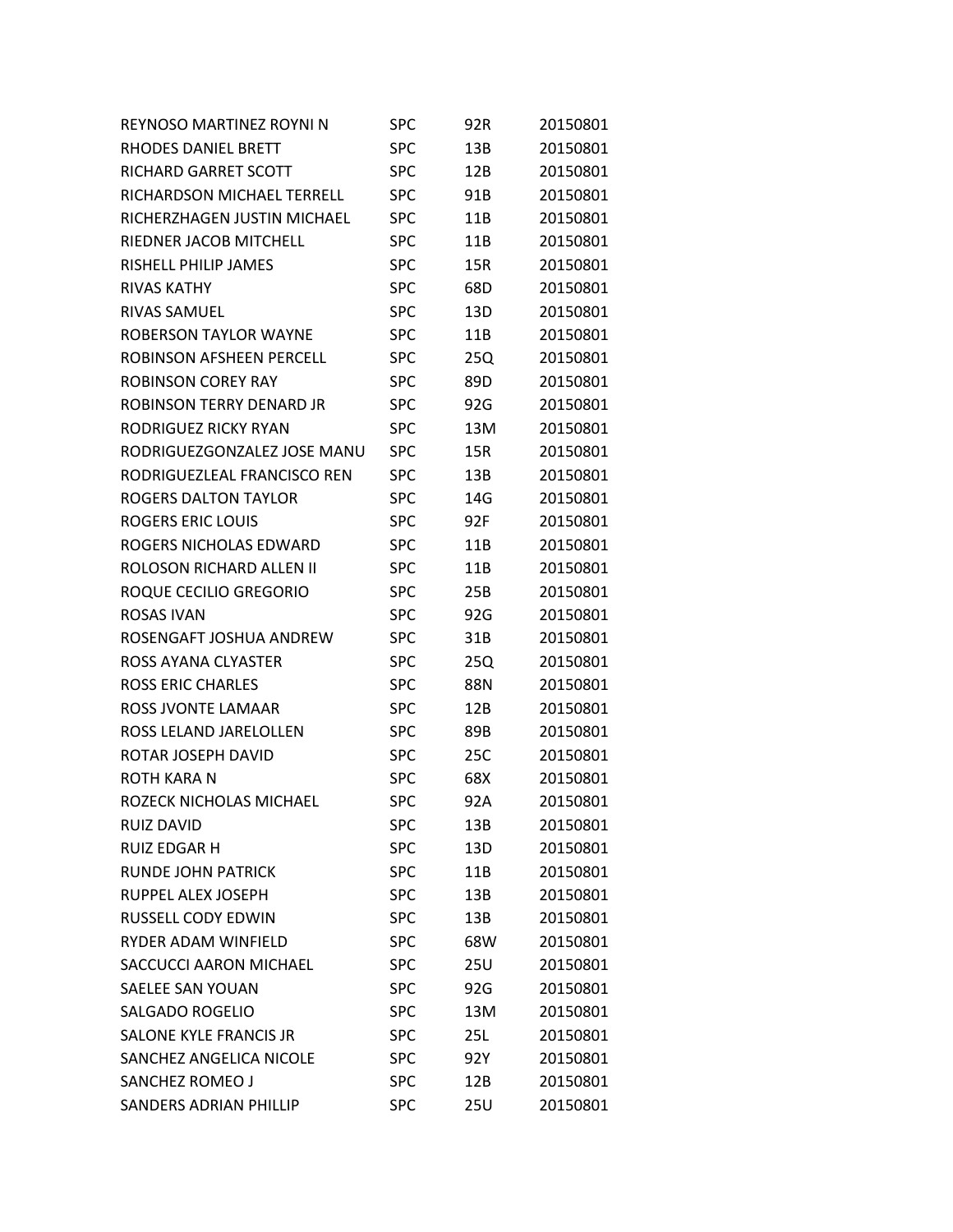| SANDERSON AARON CARLTON        | SPC        | 89D             | 20150801 |
|--------------------------------|------------|-----------------|----------|
| <b>SAUNDERS JARONTA LINNY</b>  | <b>SPC</b> | 13D             | 20150801 |
| SAUNDERS WILLIAM DANIEL        | <b>SPC</b> | 11B             | 20150801 |
| SAVAGE JOSTEN JAMONTAE         | <b>SPC</b> | 25U             | 20150801 |
| <b>SCHEFFLER BRENDEN W</b>     | <b>SPC</b> | 11B             | 20150801 |
| <b>SCHILLING COBY JAMES</b>    | <b>SPC</b> | 11B             | 20150801 |
| <b>SCHLEUSS JOSHUA PATRICK</b> | SPC        | 11B             | 20150801 |
| <b>SCHMIDT BRONSON MIKAELE</b> | <b>SPC</b> | 15E             | 20150801 |
| SCHWEIGER ALEXANDER ROBERT     | <b>SPC</b> | 13F             | 20150801 |
| <b>SCOTT ARTRICE VANAE</b>     | <b>SPC</b> | 92G             | 20150801 |
| <b>SEABOURNE SHANNON MARIE</b> | <b>SPC</b> | 68S             | 20150801 |
| <b>SEELEY DASH ALLAN</b>       | <b>SPC</b> | 19K             | 20150801 |
| <b>SEMONS KATHERINE ANN</b>    | <b>SPC</b> | 35P             | 20150801 |
| SENF JEFFREY N                 | <b>SPC</b> | 94E             | 20150801 |
| <b>SHANNAHAN DUSTIN TYLER</b>  | <b>SPC</b> | 31E             | 20150801 |
| <b>SHAW ANTHONY LAMONT</b>     | <b>SPC</b> | 13D             | 20150801 |
| <b>SHAW ROXIE LEA</b>          | <b>SPC</b> | 92A             | 20150801 |
| SHERREN MATTHEW VINCENT        | <b>SPC</b> | 13D             | 20150801 |
| SHINHOLSTER KELDRICK DEWAYN    | <b>SPC</b> | 13B             | 20150801 |
| <b>SHORT ADAM WADE</b>         | <b>SPC</b> | 35M             | 20150801 |
| <b>SHORT JASMIN SHERRAY</b>    | <b>SPC</b> | 25Q             | 20150801 |
| <b>SHURICK ATINA MAY</b>       | <b>SPC</b> | 68D             | 20150801 |
| SIETINS HASTI ZAND             | <b>SPC</b> | 35G             | 20150801 |
| <b>SIFUENTES JOSE MARIA</b>    | <b>SPC</b> | 13B             | 20150801 |
| SIMMONS JON JOSEPH             | <b>SPC</b> | 11B             | 20150801 |
| SIMMONS RICHARD EDWARD         | <b>SPC</b> | 91B             | 20150801 |
| SINALOADOMINGUEZ JESUS ALEJ    | <b>SPC</b> | 88M             | 20150801 |
| <b>SISSON MICHAEL KEITH</b>    | <b>SPC</b> | 68X             | 20150801 |
| <b>SLAUTER ADAM DAVID</b>      | <b>SPC</b> | 91A             | 20150801 |
| <b>SLIGER FRANK MICHAEL</b>    | <b>SPC</b> | 11B             | 20150801 |
| <b>SLOAN ETHAN LANE</b>        | SPC        | 14E             | 20150801 |
| <b>SMALLS JULIAN R</b>         | <b>SPC</b> | 25U             | 20150801 |
| SMITH CHRISTOPHER SHAUN        | <b>SPC</b> | 11B             | 20150801 |
| <b>SMITH DONNA LYNN</b>        | <b>SPC</b> | 92G             | 20150801 |
| <b>SMITH GREGORY BLAKE</b>     | <b>SPC</b> | 11B             | 20150801 |
| SMITH MICHAEL DAMIAN JR        | <b>SPC</b> | 11B             | 20150801 |
| SOBALVARRO KENNETH MANUEL      | <b>SPC</b> | 91B             | 20150801 |
| SOLLEY RYAN ZACHARY            | <b>SPC</b> | 11 <sub>B</sub> | 20150801 |
| <b>SON LUAN THANH</b>          | <b>SPC</b> | 25S             | 20150801 |
| SOTO ANSELMO ALONSO            | <b>SPC</b> | 91B             | 20150801 |
| <b>SOY LISA</b>                | <b>SPC</b> | 25V             | 20150801 |
| SPANGLER JONATHAN DAVID        | <b>SPC</b> | 42R             | 20150801 |
| SPARROW ADAM ROSS              | <b>SPC</b> | 35P             | 20150801 |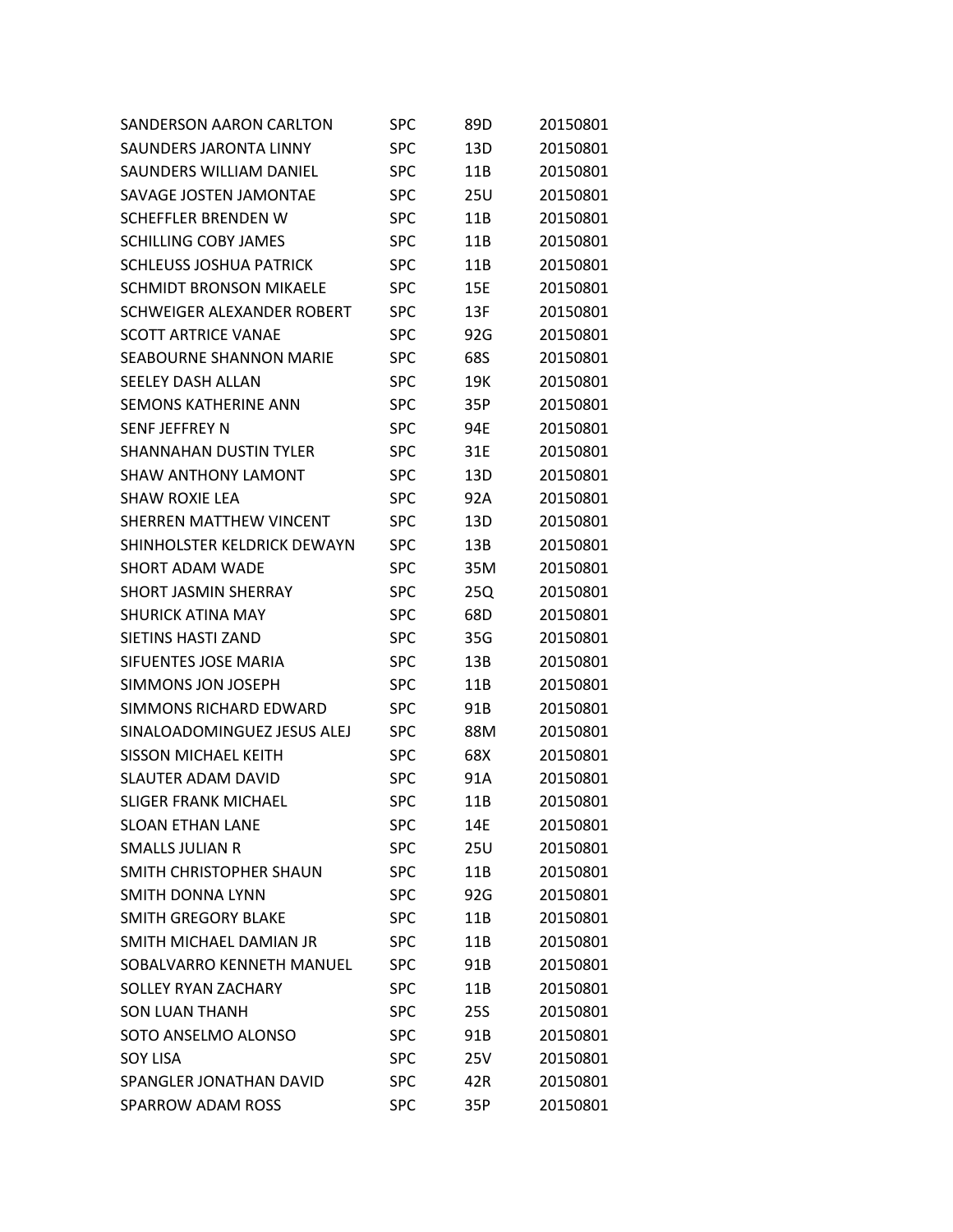| SPOTTEDCALF VINCENT ORLO           | SPC        | 13F        | 20150801 |
|------------------------------------|------------|------------|----------|
| <b>SQUINT BOBBY JOE</b>            | SPC        | 25B        | 20150801 |
| <b>STALCUP JEFFREY DEAN</b>        | <b>SPC</b> | 11B        | 20150801 |
| <b>STANLEY JUSTIN BLAKE</b>        | SPC        | 11B        | 20150801 |
| <b>STAUDE SEAN DANIEL</b>          | <b>SPC</b> | 14G        | 20150801 |
| <b>STEIN BENJAMIN PAUL</b>         | SPC        | 92G        | 20150801 |
| <b>STEINER JOSEPH DAVID</b>        | <b>SPC</b> | <b>25U</b> | 20150801 |
| <b>STOKES JASON ALAN</b>           | SPC        | 88M        | 20150801 |
| <b>STONE DEVON FORREST</b>         | <b>SPC</b> | 15Y        | 20150801 |
| <b>STONE MARCHON LYNETTE</b>       | <b>SPC</b> | 92G        | 20150801 |
| <b>STROBLE JERAMY S</b>            | <b>SPC</b> | 68W        | 20150801 |
| <b>SUHO TRAVIS SCOTT</b>           | SPC        | 11B        | 20150801 |
| SUIAUNOA MALEI JR                  | <b>SPC</b> | 12B        | 20150801 |
| <b>SULLIVAN KEVIN MICHAEL</b>      | <b>SPC</b> | 35T        | 20150801 |
| <b>SULLIVAN PAUL STEPHEN</b>       | <b>SPC</b> | 13F        | 20150801 |
| <b>SUTTON RANDOLPH SCOTT</b>       | SPC        | 15W        | 20150801 |
| <b>TACKETT CODY BRYCE</b>          | <b>SPC</b> | 15E        | 20150801 |
| <b>TALIAFERRO JOSHUA LEE</b>       | <b>SPC</b> | 35N        | 20150801 |
| <b>TALKA COURTNEY MICHELLE</b>     | <b>SPC</b> | 68W        | 20150801 |
| TAPIA PAULETTE DEL ROCIO           | SPC        | 31B        | 20150801 |
| <b>TARBER YEMIMA BAHT</b>          | <b>SPC</b> | 25U        | 20150801 |
| <b>TATE AVERY CHRISTOPHER</b>      | SPC        | 88M        | 20150801 |
| <b>TAVITIAN CHANTAL ARMINE</b>     | <b>SPC</b> | 25B        | 20150801 |
| <b>TAYLOOR SEAN MICHAEL</b>        | SPC        | 11B        | 20150801 |
| <b>TAYLOR BRIAN JAMES</b>          | <b>SPC</b> | 25U        | 20150801 |
| <b>TAYLOR DAVID</b>                | <b>SPC</b> | 13F        | 20150801 |
| <b>TAYLOR JACOB DANIEL</b>         | <b>SPC</b> | 11B        | 20150801 |
| <b>TAYLOR JOSHUA WILLIAMRAY</b>    | SPC        | 31B        | 20150801 |
| <b>TAYLOR TERRYN NOLEN</b>         | SPC        | 15E        | 20150801 |
| <b>TELLO VICTORIA SYNCLAIRE SM</b> | <b>SPC</b> | 92G        | 20150801 |
| <b>TERIBURY DYLAN FREDERICK</b>    | SPC        | 11B        | 20150801 |
| <b>TERRY ANGEL JORDAINE</b>        | <b>SPC</b> | 19K        | 20150801 |
| THOMAS DANIEL HARVEY JR            | <b>SPC</b> | 25U        | 20150801 |
| <b>THOMAS RAY STEFFAN</b>          | <b>SPC</b> | 12Y        | 20150801 |
| <b>THOMAS RONALD ONEAL</b>         | <b>SPC</b> | 12B        | 20150801 |
| <b>THOMASON JOHN WILLIAM</b>       | <b>SPC</b> | 11B        | 20150801 |
| THOMPSON KRISTOFER DAVID           | <b>SPC</b> | 19K        | 20150801 |
| <b>THORNTON DANIELLE RENEE</b>     | SPC        | 68J        | 20150801 |
| <b>THORNTON JEMIMA</b>             | <b>SPC</b> | 92G        | 20150801 |
| <b>THORNTON ROBERT ALLEN JR</b>    | <b>SPC</b> | 91D        | 20150801 |
| TILGHMAN AUSTIN JAMES              | <b>SPC</b> | 11B        | 20150801 |
| <b>TIRADO JOSEPH III</b>           | <b>SPC</b> | 92S        | 20150801 |
| <b>TISDALE KEENON DEMOND</b>       | <b>SPC</b> | 13F        | 20150801 |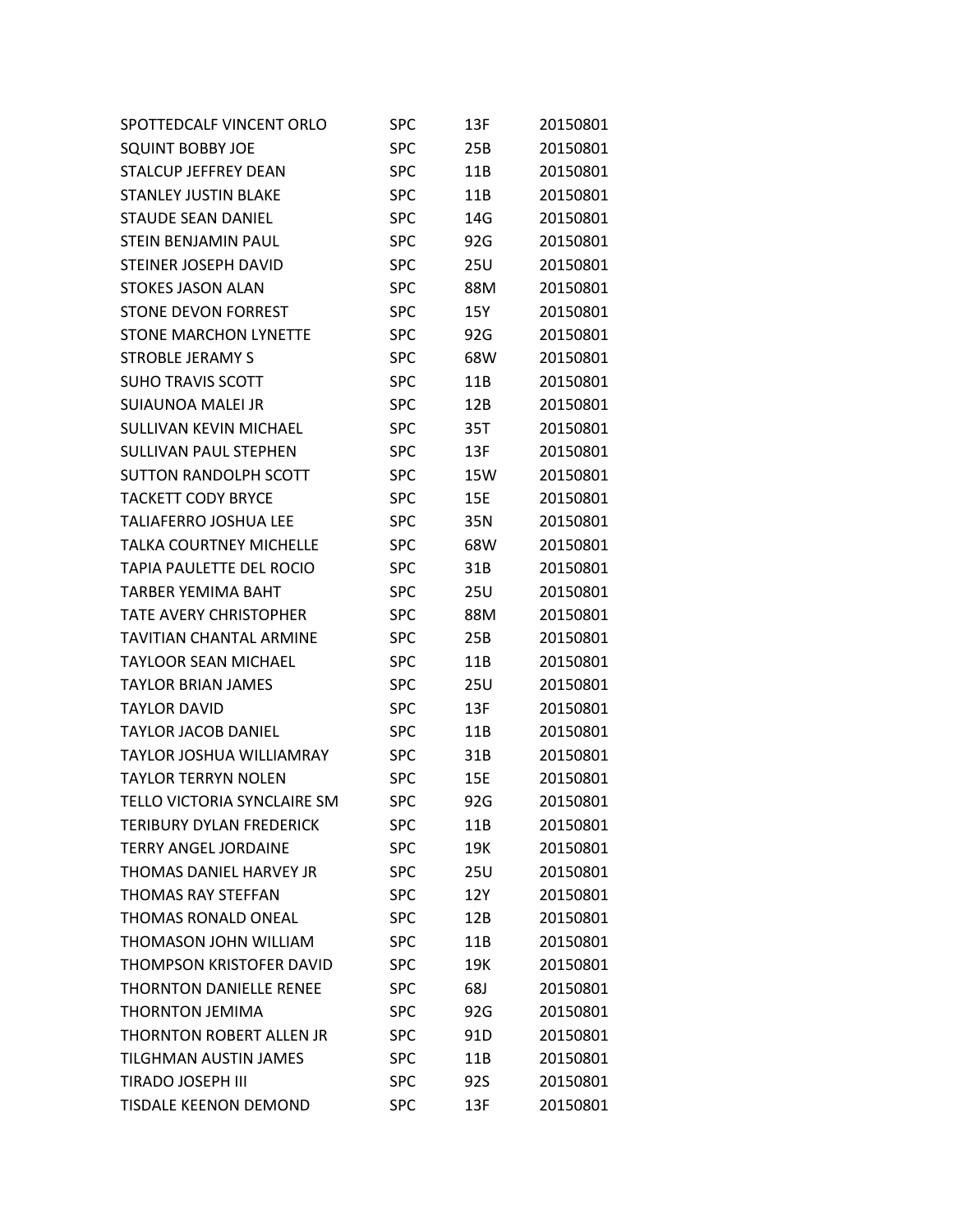| <b>TODD CORY ALLEN</b>             | SPC        | 14H             | 20150801 |
|------------------------------------|------------|-----------------|----------|
| <b>TOLBERT JAMES C B</b>           | SPC        | 11B             | 20150801 |
| <b>TOLEN MARADITH NORA</b>         | <b>SPC</b> | 31B             | 20150801 |
| <b>TORRES GISELLE</b>              | SPC        | 88M             | 20150801 |
| TORRES MARIARAQUEL CANDASO         | <b>SPC</b> | 68K             | 20150801 |
| <b>TORRES NICHOLIS</b>             | SPC        | 88M             | 20150801 |
| <b>TORRES RICARDO</b>              | SPC        | 12C             | 20150801 |
| <b>TORRES RONNY JONATHAN</b>       | SPC        | 13B             | 20150801 |
| <b>TORRESHUMPHREYS FRANCISCO J</b> | <b>SPC</b> | 88M             | 20150801 |
| <b>TRACY DELBERT SAMUEL</b>        | SPC        | 91M             | 20150801 |
| <b>TRACY TYLER RAY</b>             | SPC        | 19K             | 20150801 |
| TRAHAN SKYLER ADRIAN               | SPC        | 13B             | 20150801 |
| TRAUFLER WILLIAM JOSEPH            | <b>SPC</b> | 25L             | 20150801 |
| <b>TROSTLE ROBERT PURCELL</b>      | <b>SPC</b> | 11B             | 20150801 |
| <b>TURNER DAVID JAMES</b>          | <b>SPC</b> | <b>25S</b>      | 20150801 |
| <b>TYRRELL RANDY GEORGE</b>        | <b>SPC</b> | 91B             | 20150801 |
| <b>UDDIN SHOEL</b>                 | <b>SPC</b> | 89D             | 20150801 |
| <b>VALDEZ RYAN NICHOLAS</b>        | <b>SPC</b> | 11B             | 20150801 |
| <b>VALDEZDONATO FELIPE</b>         | <b>SPC</b> | 74 <sub>D</sub> | 20150801 |
| <b>VALENCIA ANDREW LEE</b>         | <b>SPC</b> | 13D             | 20150801 |
| <b>VALENCIAROBLES EFRAIN</b>       | <b>SPC</b> | 27D             | 20150801 |
| <b>VALENTINE AUSTIN XAVIER</b>     | SPC        | 11B             | 20150801 |
| <b>VALENTINE FRANK JAVIERMENDO</b> | <b>SPC</b> | 19K             | 20150801 |
| <b>VALLENDER TYLER DANIEL</b>      | <b>SPC</b> | 11B             | 20150801 |
| <b>VALVANO CORY LEE</b>            | <b>SPC</b> | 19K             | 20150801 |
| <b>VANBEEK BRANDON KELLY</b>       | SPC        | 15Y             | 20150801 |
| <b>VANCE JON LYNN</b>              | <b>SPC</b> | 91A             | 20150801 |
| <b>VANDERPOOL JELON BRANDAN</b>    | SPC        | 92Y             | 20150801 |
| <b>VANDERSYDE SETH THOMAS</b>      | <b>SPC</b> | 25S             | 20150801 |
| <b>VASCOCU REED ANDREW</b>         | <b>SPC</b> | 12T             | 20150801 |
| VASQUEZ ANDREE GEOVANE             | <b>SPC</b> | 13F             | 20150801 |
| VASQUEZ MELISSA ANN                | <b>SPC</b> | 92G             | 20150801 |
| <b>VAUGHAN DAVONTE PERRY</b>       | <b>SPC</b> | <b>25U</b>      | 20150801 |
| VAZQUEZ BROCK THOMAS               | <b>SPC</b> | 88K             | 20150801 |
| <b>VENEGAS NICOLAS</b>             | <b>SPC</b> | 13B             | 20150801 |
| <b>VENTRONE THOMAS ANTHONY</b>     | <b>SPC</b> | 92R             | 20150801 |
| <b>VERTILUS JEAN JUOLES</b>        | <b>SPC</b> | 91L             | 20150801 |
| <b>VERWEY RYAN WAYNE</b>           | <b>SPC</b> | 35G             | 20150801 |
| <b>VICKERS MADELINE JOANNA</b>     | <b>SPC</b> | 12C             | 20150801 |
| <b>VIDOS COLIN RAY</b>             | <b>SPC</b> | 13F             | 20150801 |
| <b>VIKRE JASON DANIEL</b>          | <b>SPC</b> | 13B             | 20150801 |
| <b>VILCHEZ VAN T</b>               | <b>SPC</b> | 92W             | 20150801 |
| <b>VILLALON ERIC NICOLAS</b>       | <b>SPC</b> | 91P             | 20150801 |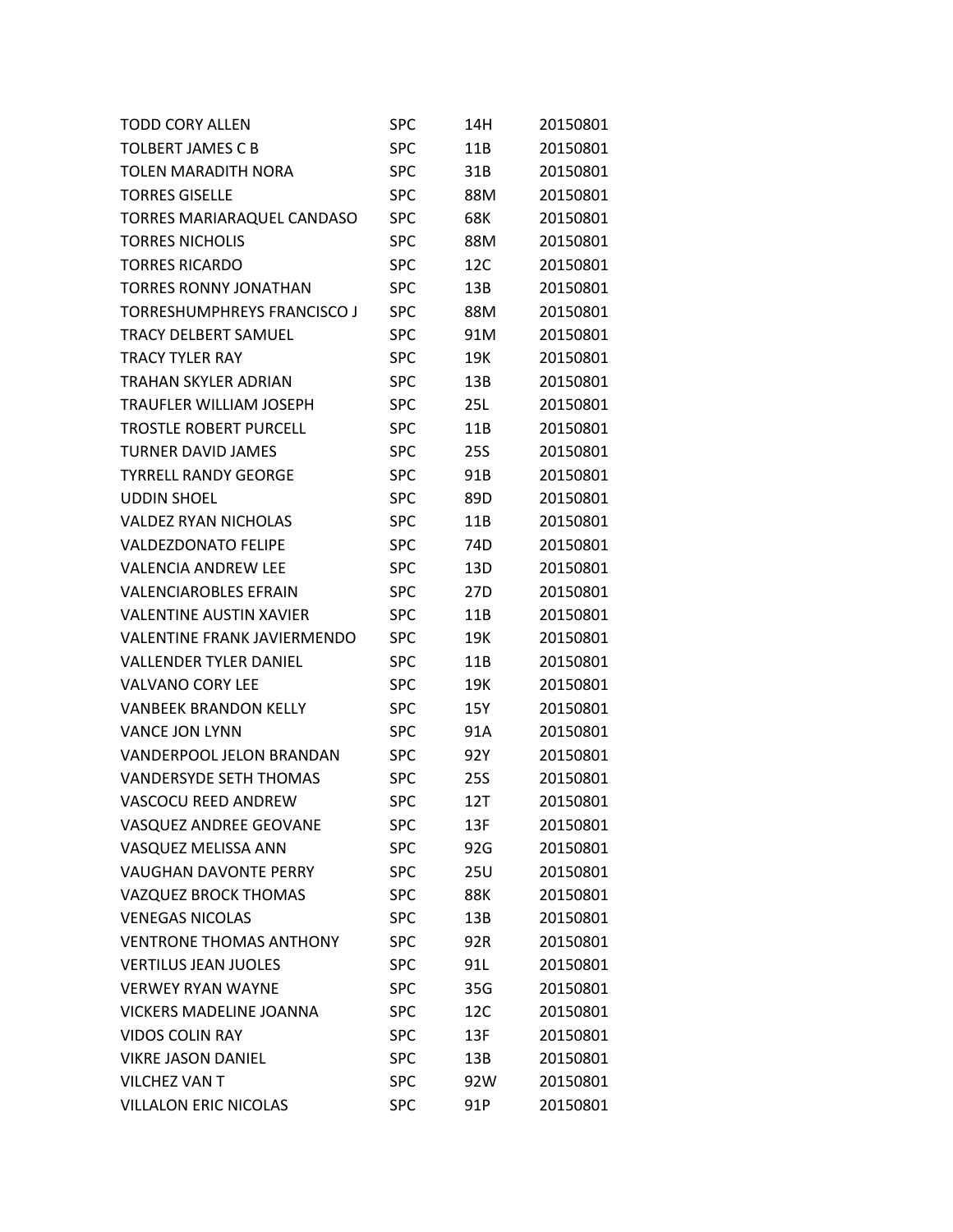| <b>VILLAMAR GABRIEL LUMBOY JR</b>  | SPC        | 31B | 20150801 |
|------------------------------------|------------|-----|----------|
| <b>VILLARREAL KEVIN CHARLES</b>    | <b>SPC</b> | 14G | 20150801 |
| <b>VIVEROS CRISTINA</b>            | <b>SPC</b> | 31B | 20150801 |
| <b>VOLKPEREZ NICOLAS A</b>         | SPC        | 13F | 20150801 |
| <b>VONDERLIN DALLON MARCDAHARS</b> | <b>SPC</b> | 12B | 20150801 |
| <b>WAGGONER MARCUS ALLEN</b>       | SPC        | 11B | 20150801 |
| <b>WALDECK PETER THOMAS JR</b>     | SPC        | 15Y | 20150801 |
| <b>WALKER KYLE JAMES</b>           | SPC        | 11B | 20150801 |
| <b>WALKINS EBONY PHYLICIA</b>      | <b>SPC</b> | 92Y | 20150801 |
| <b>WALLACE ANDREW EARL</b>         | <b>SPC</b> | 13B | 20150801 |
| <b>WALLACE WESLEY BRENT II</b>     | <b>SPC</b> | 12B | 20150801 |
| <b>WANG HUNG</b>                   | SPC        | 35P | 20150801 |
| <b>WARNER ZACHARY COLE</b>         | <b>SPC</b> | 13F | 20150801 |
| <b>WASHINGTON MARCUS JAMES</b>     | <b>SPC</b> | 11B | 20150801 |
| <b>WASHINGTON STACIE NICHELL</b>   | SPC        | 68C | 20150801 |
| <b>WATKINS TUCKER VREELAND</b>     | SPC        | 35T | 20150801 |
| <b>WEBB YEMAYA CHANEL</b>          | <b>SPC</b> | 88M | 20150801 |
| <b>WEBSTER NICHOLAS JAMES</b>      | <b>SPC</b> | 19K | 20150801 |
| <b>WEEKS CARSEN RAY</b>            | <b>SPC</b> | 13F | 20150801 |
| <b>WELDY DANIEL THOMAS</b>         | SPC        | 88M | 20150801 |
| <b>WELLS ALISHA MARIE</b>          | SPC        | 35P | 20150801 |
| <b>WELLS TAMARGO JEROME</b>        | <b>SPC</b> | 25U | 20150801 |
| <b>WESTER DANIEL BRENT</b>         | <b>SPC</b> | 11B | 20150801 |
| <b>WHEELER PATRICK MICHAEL</b>     | SPC        | 15W | 20150801 |
| <b>WHITAKER MANLEY E</b>           | SPC        | 13M | 20150801 |
| <b>WHITE BOBBY RAY II</b>          | <b>SPC</b> | 25B | 20150801 |
| <b>WHITE DAVID LYLF</b>            | <b>SPC</b> | 13D | 20150801 |
| <b>WHITE KYLE ROBERT</b>           | SPC        | 11B | 20150801 |
| <b>WHITE TAMARA ALFXIS</b>         | <b>SPC</b> | 68R | 20150801 |
| <b>WHITEMAN CODY ROBERT</b>        | <b>SPC</b> | 88M | 20150801 |
| <b>WHITTAKER NICKOLA MARIE</b>     | SPC        | 92G | 20150801 |
| WHITTEN WILLIAM BENJAMIN           | <b>SPC</b> | 15Y | 20150801 |
| <b>WIKLANSKI TYLER JAMES</b>       | <b>SPC</b> | 11B | 20150801 |
| <b>WILEYCARON RAYEA MICHELLE</b>   | SPC        | 68D | 20150801 |
| <b>WILKERSON THOMAS MAX</b>        | SPC        | 25U | 20150801 |
| <b>WILLIAMS ERIC DANZELL</b>       | <b>SPC</b> | 12B | 20150801 |
| <b>WILLIAMS JAMES MICHAEL</b>      | <b>SPC</b> | 31B | 20150801 |
| <b>WILLIAMS JOHN FRANK III</b>     | <b>SPC</b> | 25U | 20150801 |
| <b>WILLIAMS LENEE MARIE</b>        | SPC        | 68R | 20150801 |
| <b>WILLIAMS QUILLON JASON</b>      | <b>SPC</b> | 12B | 20150801 |
| <b>WILLIAMS RALPHELDA LEWIS</b>    | <b>SPC</b> | 13B | 20150801 |
| <b>WILLIAMS TAYLOR JACOB</b>       | <b>SPC</b> | 11B | 20150801 |
| <b>WILLIAMS TYRONE JEROME</b>      | SPC        | 11B | 20150801 |